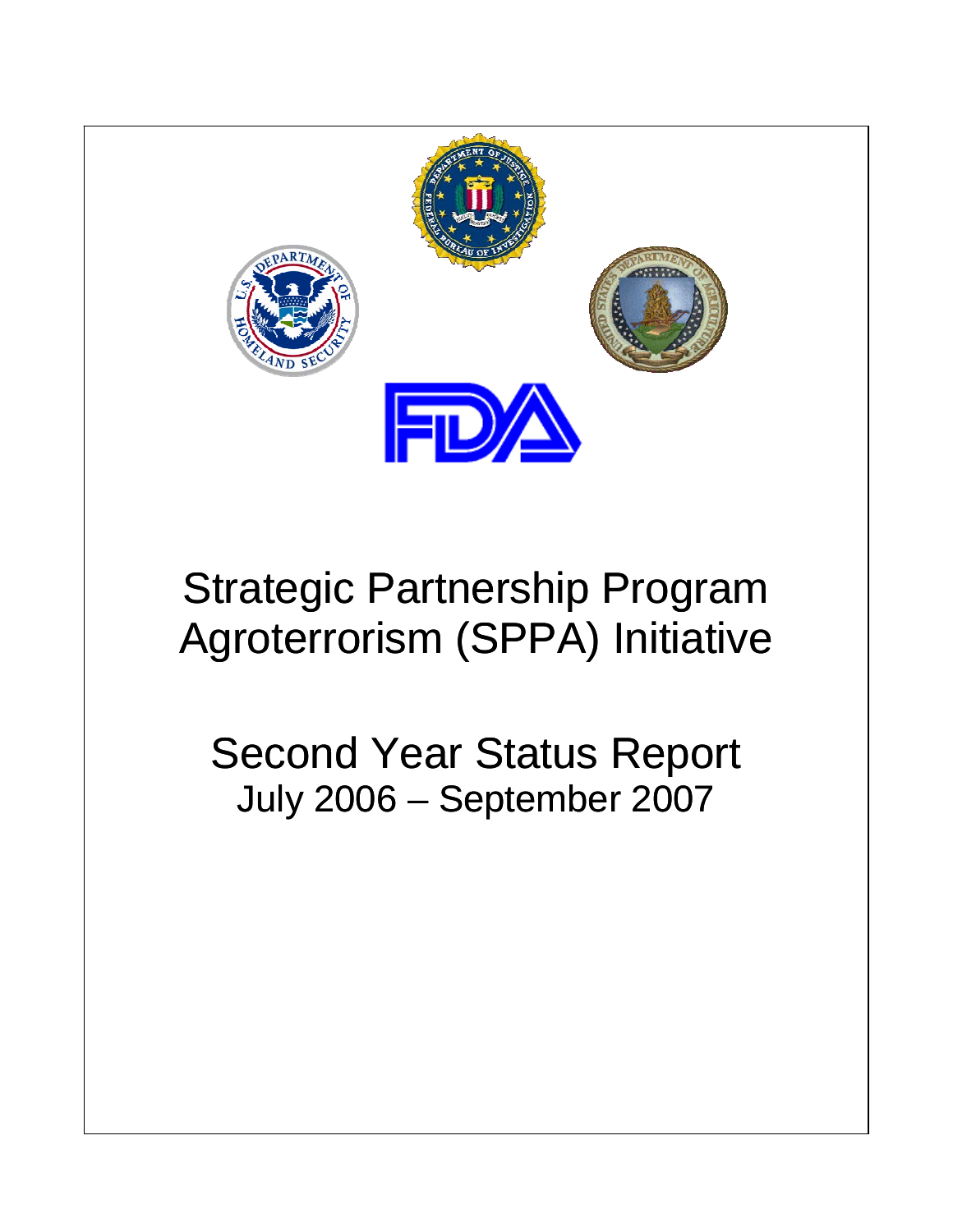## Table of Contents

| $\mathbf{L}$ |                                                                   |  |
|--------------|-------------------------------------------------------------------|--|
| II.          |                                                                   |  |
| III.         |                                                                   |  |
|              |                                                                   |  |
|              |                                                                   |  |
|              | VI. Commonalities of Identified Mitigation Strategies             |  |
|              |                                                                   |  |
|              | VII. Commonalities of Identified Research Gaps and Data Needs  12 |  |
|              |                                                                   |  |
|              |                                                                   |  |
|              |                                                                   |  |

## **Appendices**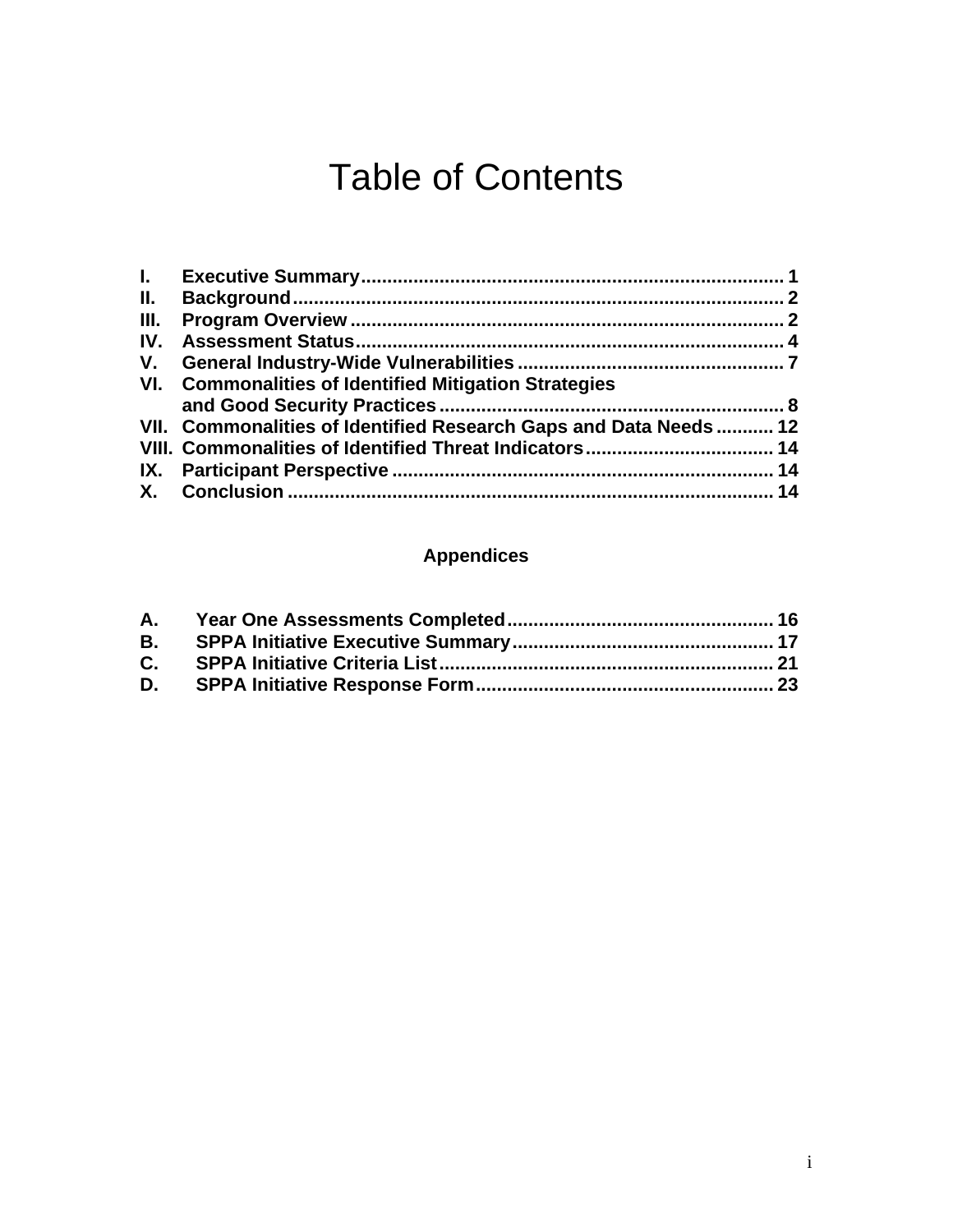#### I. **Executive Summary**

To assist in protecting the nation's food supply, the Federal Bureau of Investigation (FBI), Department of Homeland Security (DHS), U.S. Department of Agriculture (USDA), and the Food and Drug Administration (FDA) have developed a joint assessment program, the Strategic Partnership Program Agroterrorism (SPPA) Initiative. The purpose of this initiative is to conduct a series of assessments of the food and agricultural sector in collaboration with private industry and State volunteers.

These assessments support the requirements for a coordinated food and agriculture infrastructure protection program as stated in the National Infrastructure Protection Plan (NIPP), Sector Specific Plans (SSP), National Preparedness Guidelines (released in 2007), and Homeland Security Presidential Directive 9 (HSPD-9), *Defense of US Agriculture and Food.*

SPPA assessments are conducted on a voluntary basis between one or more industry representatives for a particular product or commodity, their trade association(s), and Federal and State Government agricultural, public health and law enforcement officials. Together, they conduct a vulnerability assessment of that industry's production process using the CARVER + Shock tool. The acronym "CARVER" stands for the factors assessed: **C**riticality, **A**ccessibility, **R**ecuperability, **V**ulnerability, **E**ffect, **R**ecognizability, and Shock.

As a result of each assessment, participants identified individual nodes, or process points that are of highest concern, protective measures and mitigation steps that may reduce the vulnerability of these nodes, and research gaps/needs. Discussions of mitigation steps and good security practices were general in nature, focusing on physical security improvements for food processing facilities and biosecurity practices and disease surveillance for livestock and plants.

Participants also identified research gaps and needs during each assessment. The research need most often identified during each assessment was enhanced scientific capabilities to provide an early awareness of an event, because these capabilities would also permit a rapid response thereby reducing the impact of an event. Other commonly identified gaps and needs included developing a better understanding of threat-agent characteristics and improved detection methodologies. Most assessments also identified improved communications between government and industry during an emergency as a key gap.

A year one status report was released during July 2006 reviewing the first 12 SPPA assessments. This year two report includes an additional 19 assessments. To date, the CARVER + Shock tool has produced useful distinctions between nodes of higher and lower concern for each food or agriculture production process assessed. The tool has also shown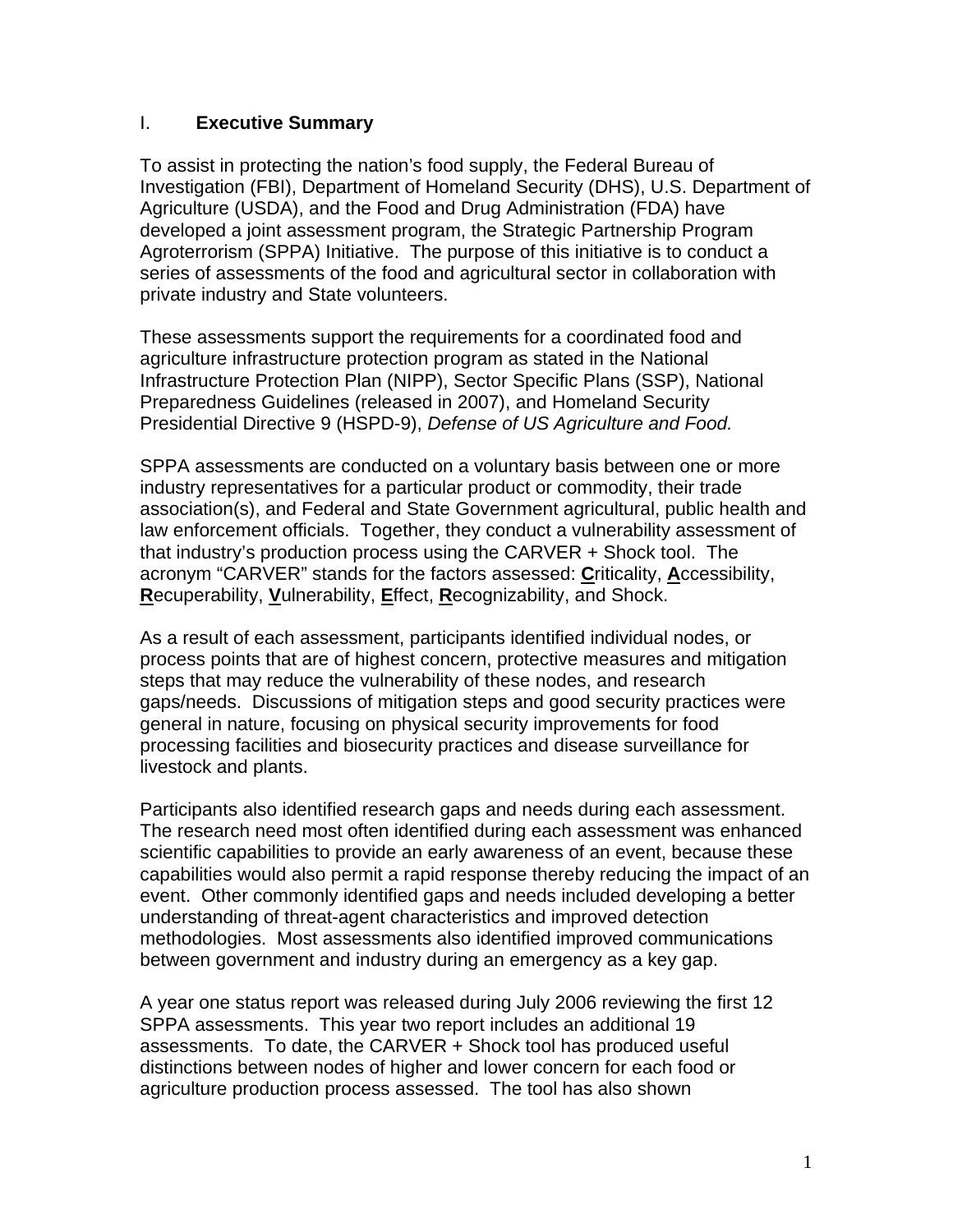commonalities across food and agricultural industries that make them more vulnerable to attack, and generic protective measures or mitigation strategies that could be beneficial to the industries assessed.

## **II. Background**

The Strategic Partnership Program Agroterrorism (SPPA) Initiative is a publicprivate cooperative effort established by the Federal Bureau of Investigation (FBI), Department of Homeland Security (DHS), U.S. Department of Agriculture (USDA), and the Food and Drug Administration (FDA), in partnership with State and industry volunteers. The intent of the initiative is to collect the necessary data to identify sector-specific vulnerabilities, develop mitigation strategies, identify research gaps and needs, and increase awareness and coordination between the food and agriculture government and industry partners. To accomplish this, the SPPA brings together these Federal, State, local, and industry partners to collaboratively conduct a series of assessments of food and agricultural industries.

These assessments support the requirements for a coordinated food and agriculture infrastructure protection program as stated in the National Infrastructure Protection Plan (NIPP), Sector Specific Infrastructure Protection Plans (SSP), and Homeland Security Presidential Directive-9 (HSPD-9), *Defense of US Agriculture and Food.*

The NIPP, Food and Agriculture SSPs, and HSPD-9, all call for Federal, State, and industry partners to work together to protect the nation's infrastructure. Specifically, HSPD-9 establishes a national policy to defend the agriculture and food system against terrorist attacks, major disasters, and other emergencies. HSPD-9 directs the government to work with industry to: identify and prioritize sector-critical infrastructure and key resources; establish protection requirements; develop awareness and early warning capabilities to recognize threats; mitigate vulnerabilities at critical production and processing nodes; enhance screening procedures for domestic and imported products; and enhance response and recovery procedures.

## **III. Program Overview**

Each SPPA assessment lasts approximately 3 days and consists of a team of 20 to 30 participants from Federal, State and local agricultural, food, public health, and law enforcement agencies, food and agricultural companies, and their trade associations. In preparation for the assessment, the Federal host (USDA or FDA) collaborates with the participants to ensure they are knowledgeable on the assessment tool and that the plans for the assessment are on-target.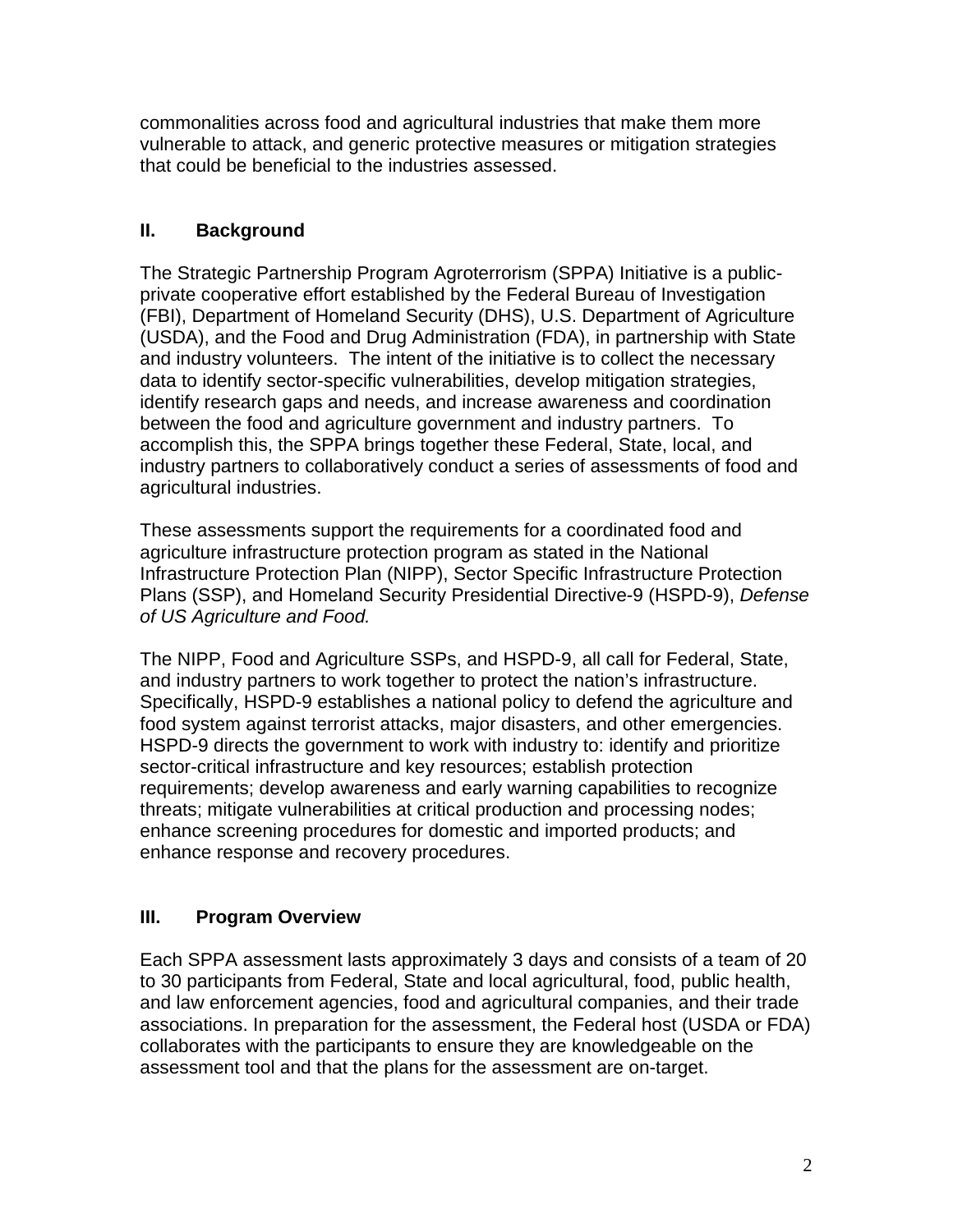During the assessment, government participants typically tour one or more facilities or production sites related to the industry being assessed. These tours aid participants in understanding the process flow prior to conducting the tabletop portion of the assessment. Following the tour(s), all participants conduct the CARVER + Shock assessment, which also includes informational briefings and discussions of protective measures or mitigation steps and research needs.

Over the course of 31 assessments completed to date, the CARVER + Shock tool has proven capable of producing a useful distinction between nodes of higher and lower concern within each food or agriculture process under consideration. The CARVER + Shock tool has performed well, considering the dynamics of 20 to 30 people with disparate backgrounds trying to achieve consensus. The identification of nodes of higher concern and trends related to these nodes transfers well from assessment to assessment.

At each assessment, mitigation recommendations and good security practices are proposed and discussed. Mitigation recommendations have been very general in nature due primarily to the fact that multiple companies and facilities/sites are represented at each assessment. Mitigation recommendations may not, and are not, expected to apply universally to all facilities/sites. In general, the recommendations have focused on physical security improvements, such as countermeasures that can be imposed or bolstered at highly accessible or vulnerable nodes. These may vary by facility or industry and depend upon the production process point, but may include cameras, additional supervision, restricting access to certain areas of a facility, color-coded uniforms or bump caps to designate a work area, limiting of personal items in certain areas, use of access cards, and process design changes.

Participants also identify research gaps and needs during each assessment. Recurring themes include developing a better understanding of threat-agent characteristics, development or improvement of detection methods for threatagents of concern, and development or dissemination of models (or the results) related to the impact of a food or agricultural terrorism event. Regarding threatagents, the industry participants were most interested in how the agents survive in particular products or commodities and how process changes may affect the toxicity or infectivity of certain threat-agents.

The topic of models related to a terrorism event was a common discussion while assessing the Criticality, Recuperability, and Shock elements of CARVER + Shock. Evaluating the economic impact of an attack on a single industry or company within the agriculture and food sector has been difficult to determine and unrealistic because industries within the sector are extremely interdependent. Additionally, the public sentiment following a terrorist event targeting an industry within the agriculture and food sector was difficult for assessment participants to gauge. In order to better assess the Recuperability element, estimates of the time or method to restore consumer confidence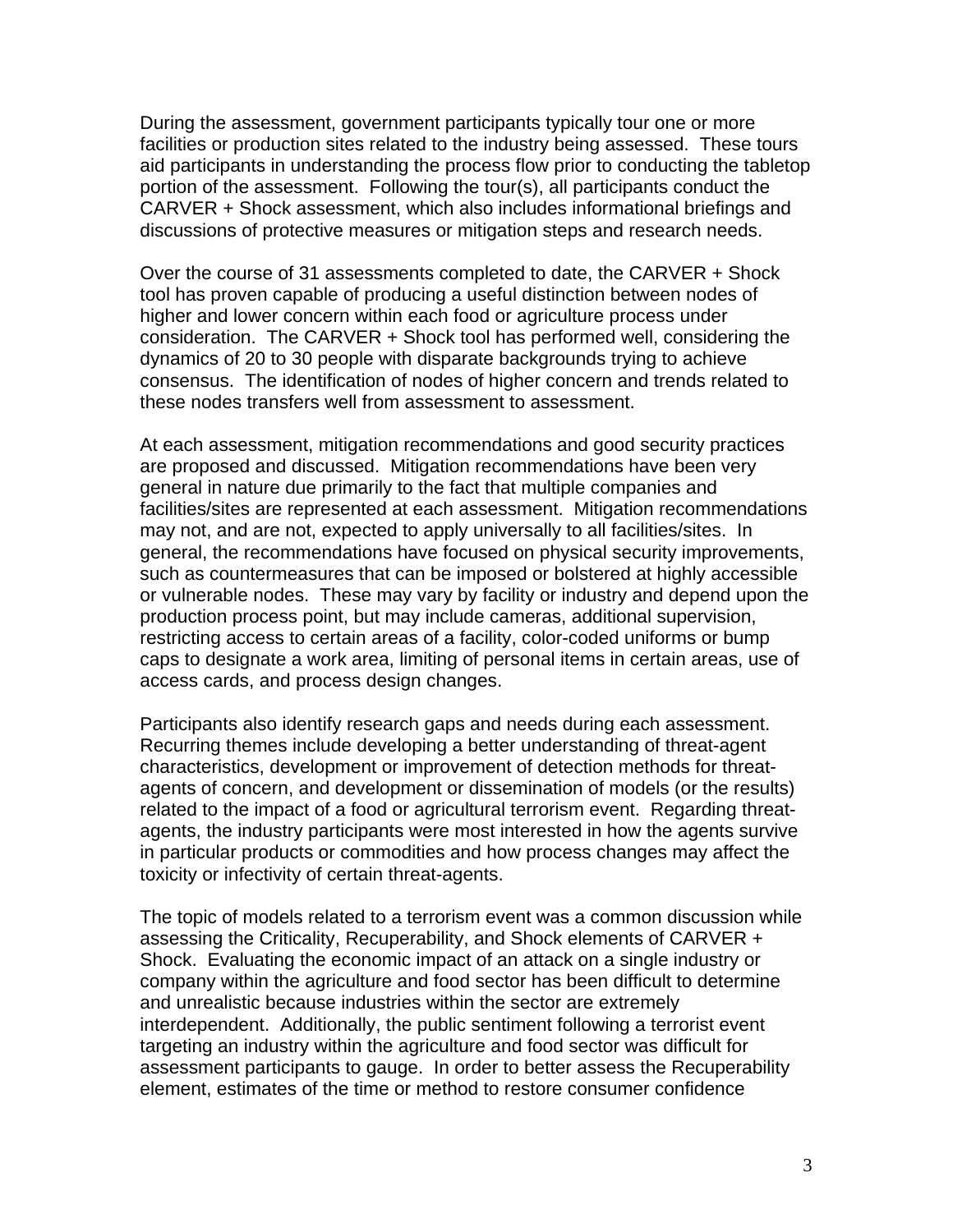following various event scenarios would assist future threat assessments and was of great interest to participants at many SPPA assessments. Understanding the economic ramifications of an event would also aid in assessing the Criticality and Shock factors because both of these CARVER factors are scored partly based on economic impact.

#### **IV. Assessment Status**

Both food and agriculture Sector Specific Agencies, FDA and USDA, proposed lists of products or commodities within their jurisdiction that could be assessed for the SPPA program (See Table 1.) Trade associations facilitated interactions among their membership and the government participants. The order and extent of products or commodities assessed to date are based upon industry and State volunteers, as well as seasonal considerations. The list of assessments conducted during the second year of the program (July 06 to September 07) is presented in Table 2 and a list of confirmed year three assessments is presented in Table 3. Additional segments of the food and agriculture sector are being considered for 2008.

NOTE: A list of year one (September 05 to June 06) completed assessments is presented in Appendix A.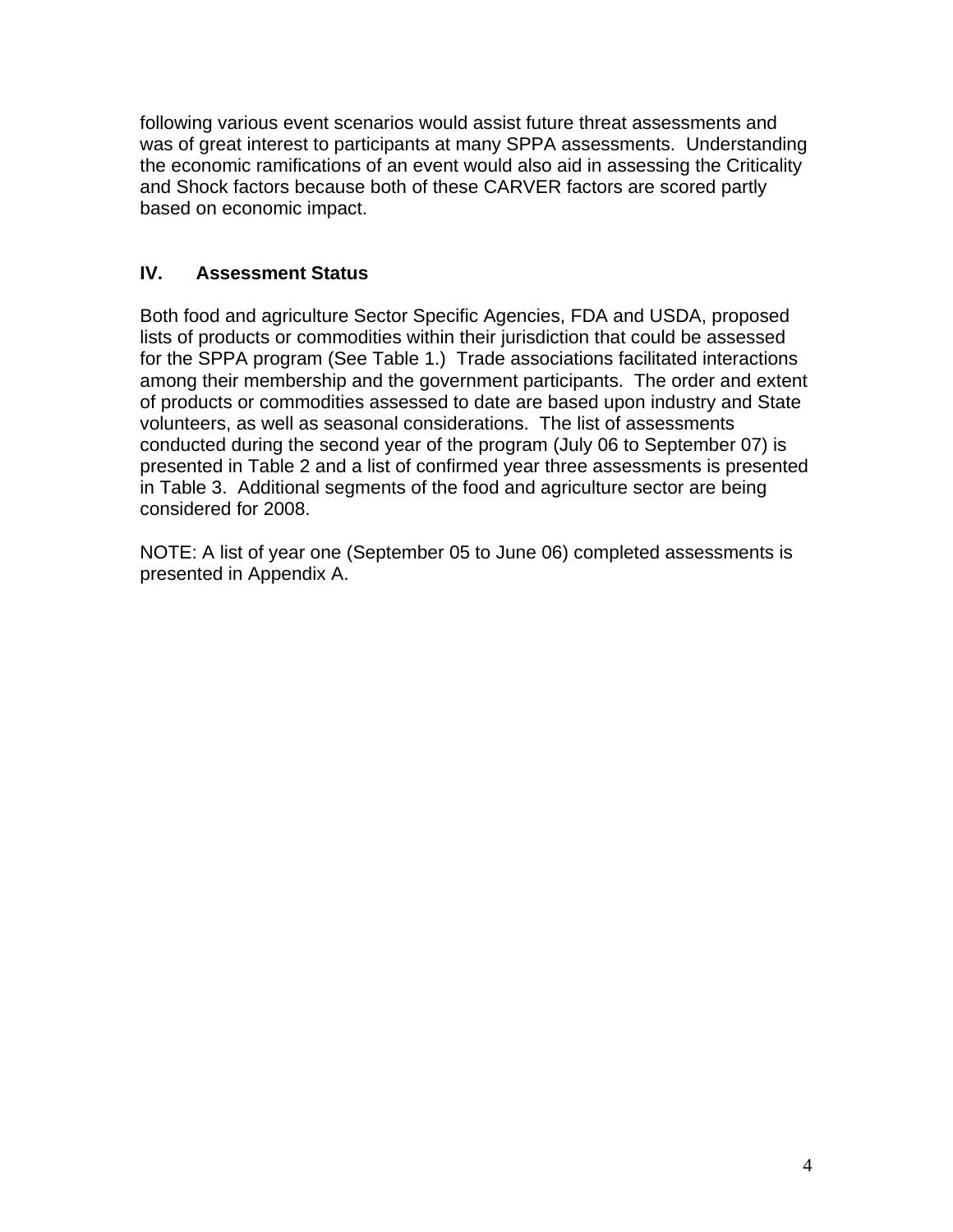| <b>USDA Proposed Site Visits</b>                    | <b>FDA Proposed Site Visits</b>                     |
|-----------------------------------------------------|-----------------------------------------------------|
| <b>Production Agriculture</b>                       | Animal by-products<br>$\bullet$                     |
| Aquaculture production facility                     | Animal foods/feeds<br>$\bullet$                     |
| Beef cattle feedlot                                 | Baby food<br>$\bullet$                              |
| Cattle stockyard/auction barn                       | Breaded food, frozen, raw<br>$\bullet$              |
| Citrus production facility<br>$\bullet$             | Canned food, low acid<br>$\bullet$                  |
| Corn farm<br>$\bullet$                              | Cereal, whole-grain, not heat treated<br>$\bullet$  |
| Dairy farm<br>$\bullet$                             | Deli salads                                         |
| Grain elevator and storage facility<br>$\bullet$    | Dietary supplement, botanical, tablets<br>$\bullet$ |
| Grain export handling facility<br>$\bullet$         | Entrees, fully cooked<br>$\bullet$                  |
| Poultry farm<br>$\bullet$                           | Flour<br>$\bullet$                                  |
| <b>Rice mill</b>                                    | Frozen packaged entrees                             |
| Seed production facility                            | Fruit juice<br>٠                                    |
| Soybean farm<br>$\bullet$                           | Gum arabic (ingredient)<br>$\bullet$                |
| Swine production facility                           | High fructose corn syrup (ingredient)<br>$\bullet$  |
| Veterinary biologics firm                           | Honey<br>$\bullet$                                  |
|                                                     | Ice cream                                           |
| <b>Food Processing and Distribution</b>             | Infant formula                                      |
| Deli meats processing                               | Milk, fluid<br>٠                                    |
| Ground beef processing facility                     | Peanut butter<br>$\bullet$                          |
| Hot dog processing<br>$\bullet$                     | Produce, fresh-cut and modified<br>$\bullet$        |
| Import re-inspection facilities                     | atmosphere packaged                                 |
| Liquid eggs processing                              | <b>Retail setting</b><br>$\bullet$                  |
| Poultry processing<br>$\bullet$                     | Seafood, cooked, refrigerated, ready-<br>$\bullet$  |
| Retailers (further processing on-site)<br>$\bullet$ | to-eat                                              |
| School food service central kitchens<br>$\bullet$   | • Soft drink, carbonated                            |
| <b>Transportation companies</b>                     | <b>Spices</b><br>$\bullet$                          |
| Warehouses                                          | Vitamin/micro-ingredient                            |
|                                                     | premixes/flavors                                    |
|                                                     | Vitamins, capsules<br>$\bullet$                     |
|                                                     | Water, bottled                                      |
|                                                     | Yogurt                                              |

## **Table 1. USDA and FDA Site Visits Initially Proposed**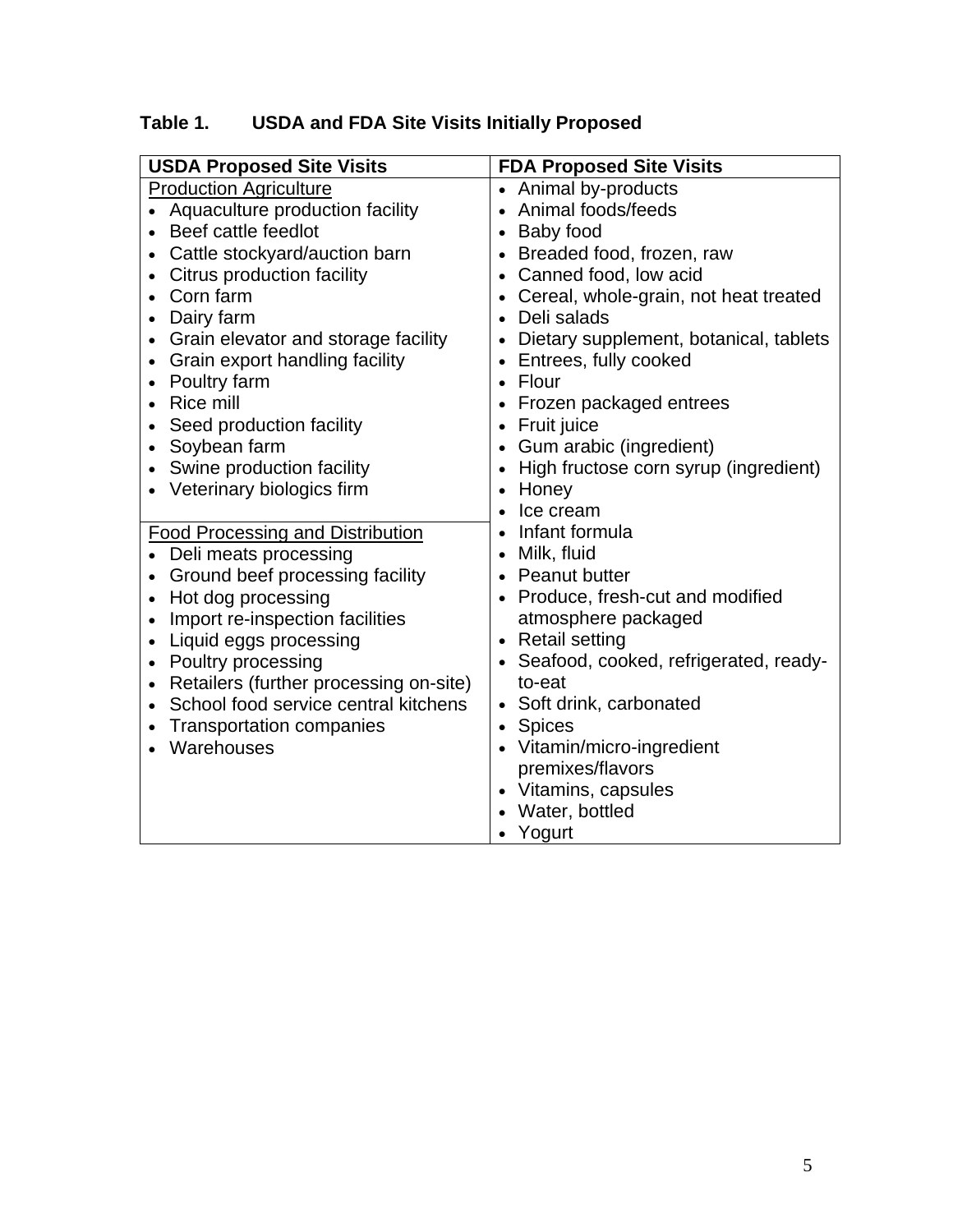| <b>Date</b> | <b>Sector Specific</b><br><b>Agency</b> | <b>Industry</b>                                                                  | <b>State</b> |
|-------------|-----------------------------------------|----------------------------------------------------------------------------------|--------------|
| 07/2006     | <b>FDA</b>                              | Fluid Dairy - processing                                                         | <b>NY</b>    |
| 07/2006     | <b>USDA</b>                             | <b>Beef Cattle Feedlot</b>                                                       | <b>NE</b>    |
| 08/2006     | <b>USDA</b>                             | <b>Ground Beef Processing</b>                                                    | <b>KS</b>    |
| 08/2006     | <b>USDA</b>                             | <b>Livestock Auction Barn</b>                                                    | MO, KS       |
| 09/2006     | <b>USDA</b>                             | Dairy Farm                                                                       | ID           |
| 10/2006     | <b>USDA</b>                             | Soybean Farm                                                                     | IL           |
| 11/2006     | <b>USDA</b>                             | <b>Corn Production</b>                                                           | IL, IA       |
| 01/2007     | <b>FDA</b>                              | <b>Retail Fluid Milk</b>                                                         | <b>TX</b>    |
| 02/2007     | <b>FDA</b>                              | <b>Flour Milling</b>                                                             | <b>OK</b>    |
| 03/2007     | <b>FDA</b>                              | <b>Stadium Food Service</b>                                                      | <b>KS</b>    |
| 03/2007     | <b>USDA</b>                             | <b>Link Sausage Production</b>                                                   | WI           |
| 04/2007     | <b>USDA</b>                             | <b>Correctional Institution Food</b><br><b>Processing-Ground Beef Production</b> | <b>OH</b>    |
| 06/2007     | <b>FDA</b>                              | <b>Commercial Feed Mill</b>                                                      | IA           |
| 06/2007     | <b>USDA</b>                             | <b>Hot Dog Production</b>                                                        | <b>PA</b>    |
| 07/2007     | <b>USDA</b>                             | Domestic Grain Cooperative-Grain<br>Elevator                                     | IA           |
| 07/2007     | <b>FDA</b>                              | <b>Breakfast Cereal (production)</b>                                             | <b>MN</b>    |
| 08/2007     | <b>FDA</b>                              | <b>Grocery Stores</b>                                                            | <b>PA</b>    |
| 09/2007     | <b>USDA</b>                             | <b>USDA Commodity Warehouse</b>                                                  | <b>MO</b>    |
| 09/2007     | <b>FDA</b>                              | <b>High Fructose Corn Syrup</b><br>(production)                                  | <b>AL</b>    |

## **Table 2. Year Two Assessments Conducted (July 06 - September 07)**

## **Table 3. Year-Three Schedule – Confirmed Assessments**

| <b>Date</b> | <b>Sector Specific</b><br><b>Agency</b> | <b>Industry</b>                      | <b>State</b> |
|-------------|-----------------------------------------|--------------------------------------|--------------|
| 10/2007     | <b>USDA</b>                             | <b>Import Re-Inspection Facility</b> | MD           |
| 11/2007     | <b>FDA/USDA</b>                         | <b>Distribution</b>                  | VA           |
| 11/2007     | USDA                                    | <b>Poultry-Broiler Industry</b>      | GА           |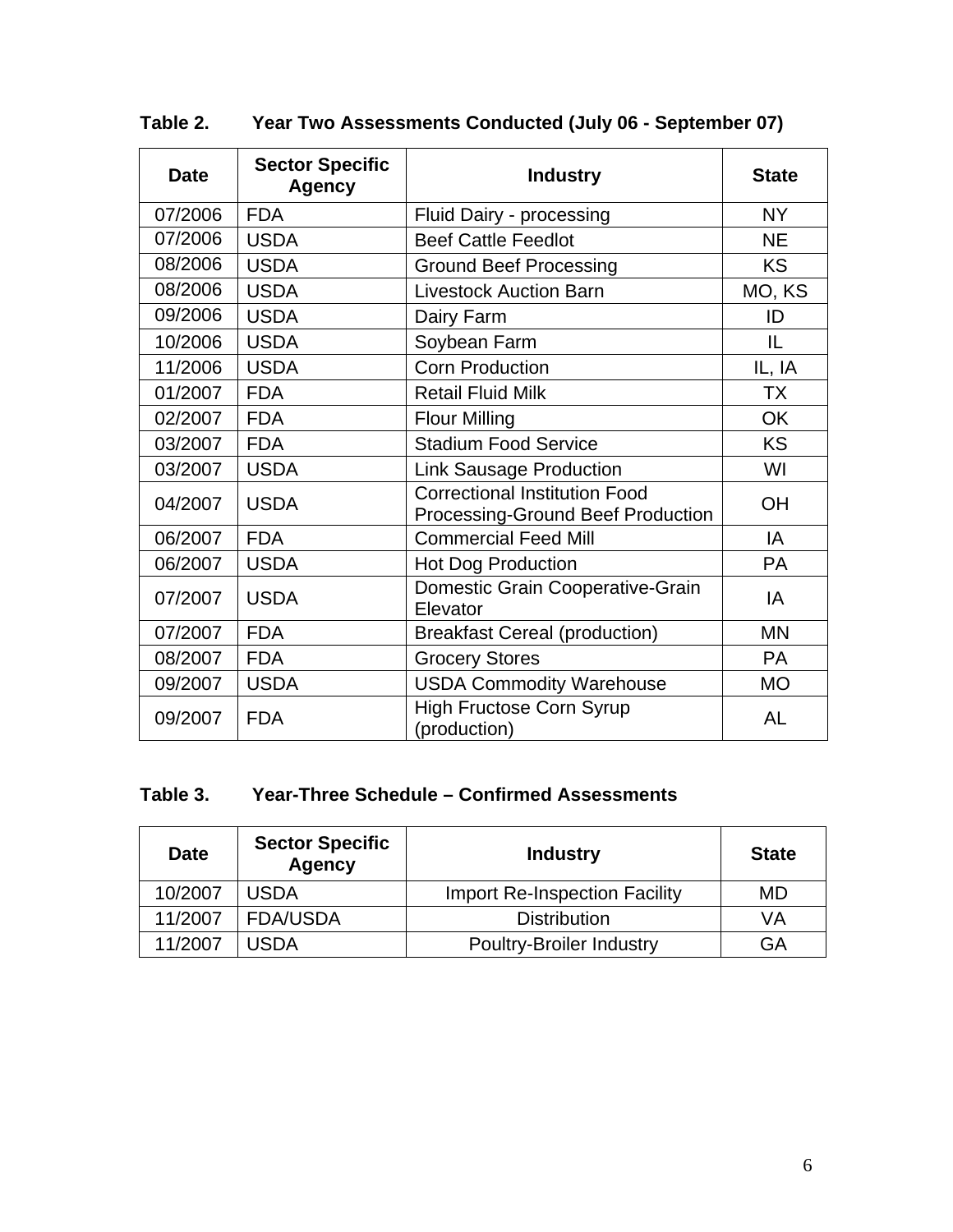#### **V. General Industry-Wide Vulnerabilities**

The very nature of the assessments conducted under the SPPA Initiative has been to determine the presence and extent of vulnerabilities at each node in an industry's production process (i.e., ground beef processing). Individual company participants provide perspective into industry-wide practices. When possible, this allows the results from one assessment to provide insight into similar vulnerabilities that may be encountered in like-products or like-processes.

The general vulnerabilities identified over the course of many SPPA assessments have been highly dependent upon whether they are a food or agricultural product.

#### Food Processing

Assessments of processed foods showed a common focus on vulnerabilities that could be attacked as a means to harm public health or cause loss of life (e.g., intentionally contaminating a food product). Economic implications of each vulnerable food-processing node were significant, but overtaken by the public health implications.

In general, the nodes of highest concern for food products were those in which direct human contact with the largest amount of product (large batch sizes) was both possible and likely. The largest amount of product was typically found in containers that hold either bulk raw ingredients, or large amounts of mixed ingredients. These vulnerabilities were especially true when human access to product or ingredients is a normal operation step such as in the manual addition of secondary ingredients. Additionally, secondary ingredients are a high concern because they are usually dispersed and mixed into large amounts of product during further processing.

For post-processing, at the retail level, access to the largest amount of product was still the key factor in determining critical nodes. At the retail level, access to the product is encouraged, so the determination of critical nodes was highly dependent on the time available for both customers and employees to handle product and the amount of observation that may discourage attempts to adulterate product.

In summary, for processed foods, the amount of product that can be directly contacted and exploited by a terrorist (or disgruntled employee) usually limits vulnerabilities. Thus, processing steps and locations associated with large batch sizes and secondary ingredients that will be mixed stand out as areas of highest concerns and greater risks for adverse consequences.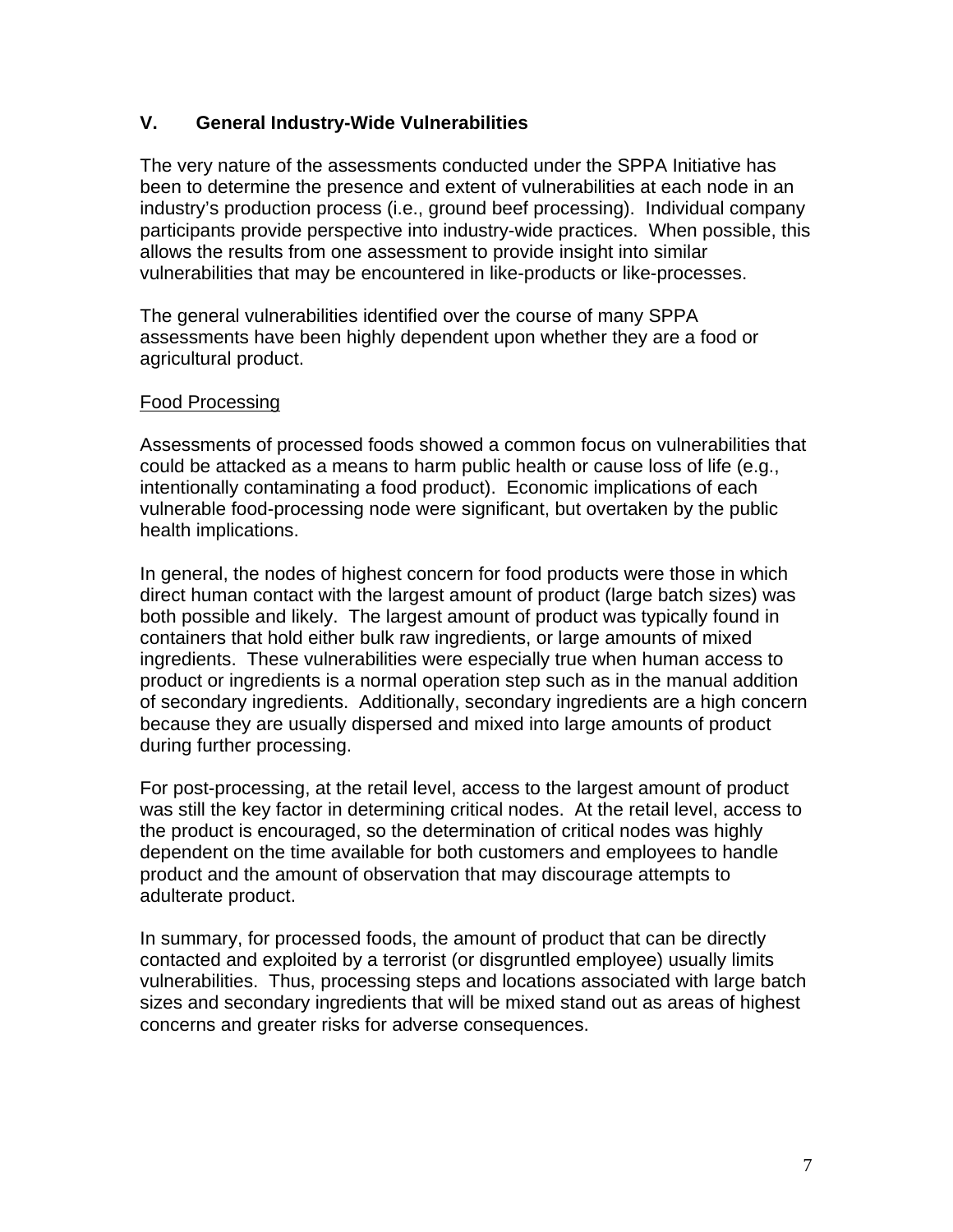#### Agricultural Production

Agricultural products or commodities, such as livestock and crops, demonstrate different vulnerabilities than those of processed foods. Assessments showed that readily available, highly transmissible or contagious, plant and animal diseases are the greatest threat to these industries. In the case of agricultural production, the threat is usually examined from an economic perspective because infecting a single plant or animal may close our trading partners' borders to the product or commodity and would significantly impact the industry and possibly the national economy. One other nuance is if the threat agent is a zoonotic disease (transmissible between animals and humans), it raises the possibility for a dual impact to public health and the economy.

The areas of highest concern for agricultural products or commodities were those where there was primary (direct human contact) or secondary contact (such as through animal feed) with the product, and where conditions favored transmission or proliferation of a disease or threat agent. Crowded conditions (such as livestock pens) allow for rapid disease transmission and proliferation. Grain elevators and storage vessels allow high mixing of an intentionally introduced threat agent. To limit vulnerabilities associated with livestock and plant material, special attention must be taken in areas of transportation, nodes where feed and medicine are administered to animals, and locations that allow access to large quantities of harvested plant materials.

#### **VI. Commonalities of Identified Mitigation Strategies and Good Security Practices**

Over the course of the SPPA assessments, participants discussed but did not come to consensus on numerous mitigation strategies, and good security practices. However, the assessment was a first step and further discussion can occur outside the SPPA. Mitigation recommendations may not, and are not, expected to apply universally to all sites, industries, or processes. The application of mitigation recommendations, even very general recommendations, must be based on a comprehensive determination of risk for a specific site. Where feasible, this report generalized the suggested mitigation strategies in order to show potentially broader applicability across industries.

Participants identified the following mitigation strategies, which may not apply to all industries.

#### Biosecurity and Good Security Practices for Livestock and Plants

Biosecurity and good security practices for livestock and plants have encompassed two realms: protecting and isolating livestock and plants from pathogens, and mitigating the economic fallout after exposure. Discussion of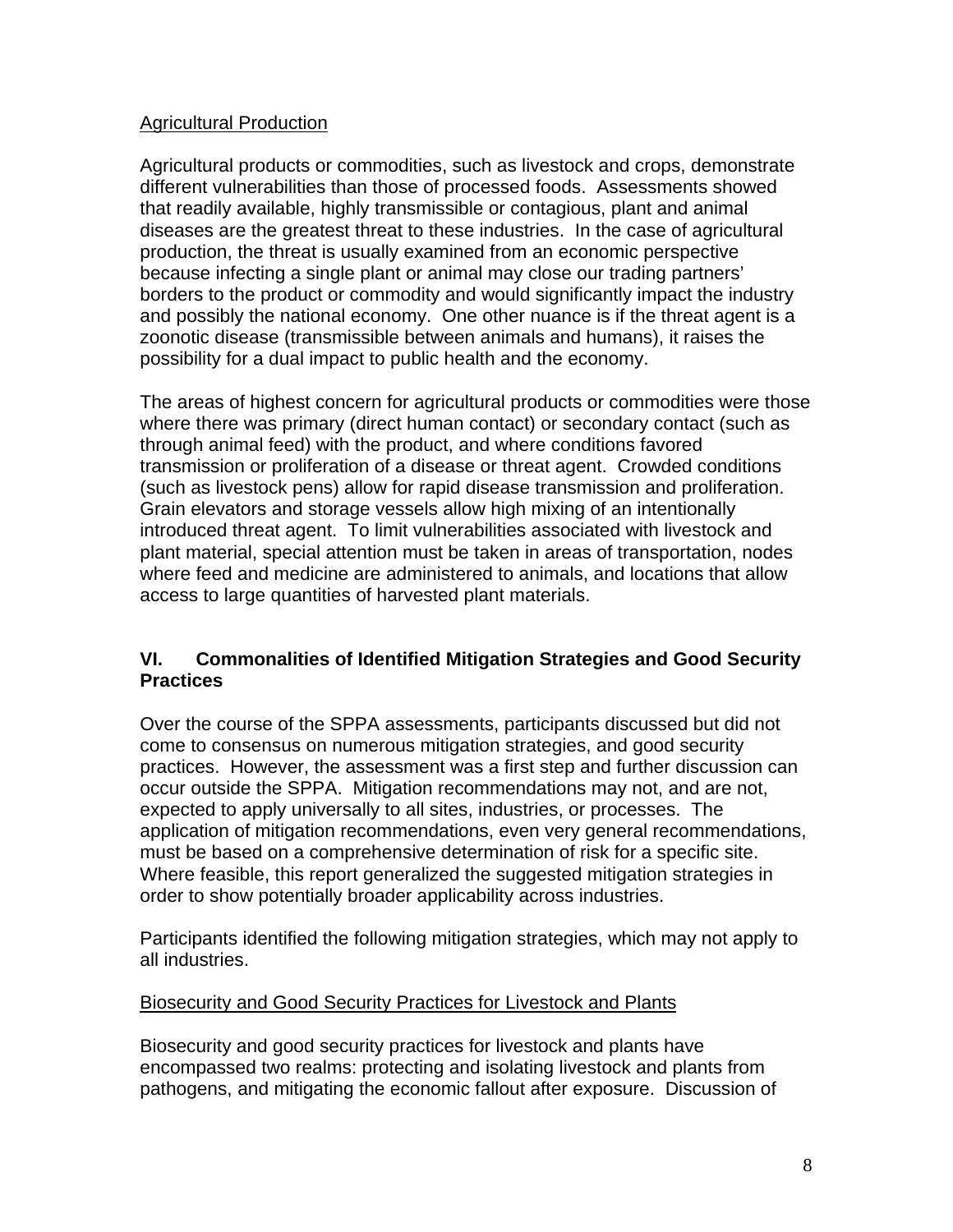good security practices when dealing with protection and isolation were a cornerstone of past SPPA assessments that dealt with agricultural products or commodities. Highlighted and recurring themes include but are not limited to:

- Isolating new livestock acquisitions,
- Screening visitors, to include review of point of origin or recent travel locales,
- Decontaminating clothing and material prior to entering and departing premises, and
- Decontaminating materials used in the rearing process.

Additionally, industry participants should screen their water, animal feed, pesticide, and plant nutrient suppliers, as well as transportation providers.

Good security practices in a post-exposure state have received considerable attention during recent SPPA assessments. Highlighted good security practices include a robust foreign animal disease (FAD) screening and detection regimen, immediate isolation of suspected FAD-infected animals, and effective depopulation and disposal practices. In addition to physical practices industry participant recognize the need for a public relations campaign designed to educate consumers and ease foreign market concerns.

#### Physical Security Measures Based On Site-Specific Vulnerability Assessments

Within food processing industries, where possible, deterrents should be imposed or bolstered at highly accessible or vulnerable nodes. This may vary by site and depends on the production process point, but may include cameras, additional supervision, restricted access areas, color-coded uniforms or bump caps to designate work area, and limiting personal items on the production floor.

#### Agricultural Security and Food Defense Plans

Develop dedicated agricultural security or food defense plans or incorporate these plans into other security procedures or safety plans. Several trade organizations that have participated in the SPPA program have developed plan templates for their constituents. Industry can tailor these templates for their own specific processes/facilities or integrate the template with existing security and safety plans. For example, the FDA and USDA have developed model food defense plans and/or guidance: <http://www.cfsan.fda.gov/~dms/defterr.html>and [http://www.fsis.usda.gov/Food\\_Defense\\_&\\_Emergency\\_Response/Security\\_Gui](http://www.fsis.usda.gov/Food_Defense_&_Emergency_Response/Security_Guidelines/index.asp) [delines/index.asp.](http://www.fsis.usda.gov/Food_Defense_&_Emergency_Response/Security_Guidelines/index.asp) The USDA has also developed voluntary agricultural security guidance: [http://www.usda.gov/documents/PreHarvestSecurity\\_final.pdf](http://www.usda.gov/documents/PreHarvestSecurity_final.pdf)

#### Conduct Site-Specific Vulnerability Assessments

Conduct site-specific assessments to learn of vulnerabilities unique to that site. This activity can build upon the SPPA assessments, which are general product or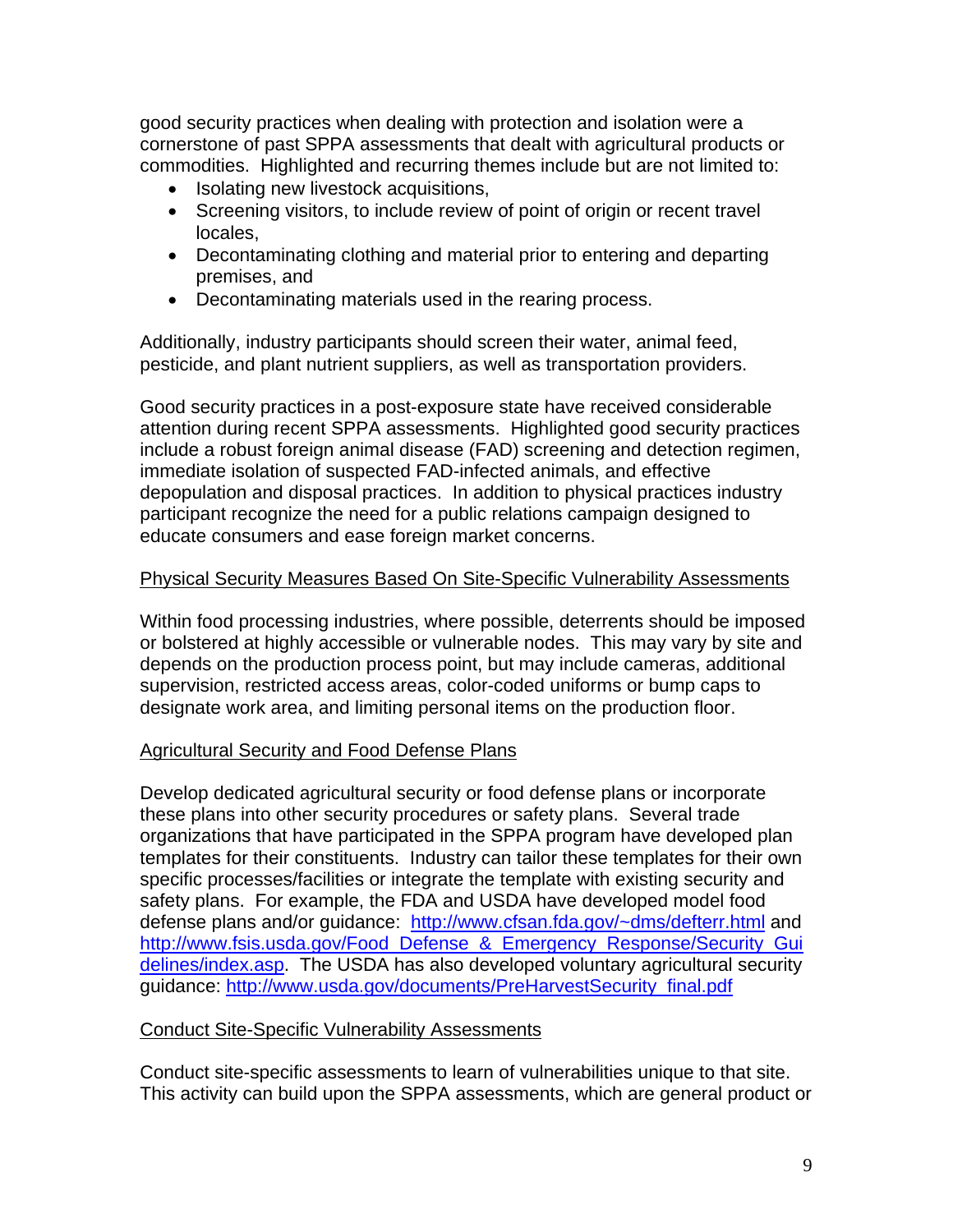commodity assessments. All vulnerability assessments should be periodically revisited and modified as necessary. As new tools become available, industry should experiment to find the most useful tool for their specific product, commodity, or process. During the summer of 2007, the FDA released a free software version of the CARVER + Shock assessment tool to facilitate sitespecific assessments: [http://www.cfsan.fda.gov/~dms/carver.html.](http://www.cfsan.fda.gov/%7Edms/carver.html)

#### Process Design Changes

Process design changes, such as altering the time/temperature of a foodprocessing step may be useful to eliminate certain threat-agents. This would require valid, reliable, and scientifically supported information regarding the stability characteristics of all possible threat-agents and any changes must provide sufficient benefit to outweigh any adverse affects on final product quality. Process design changes could also include the physical layout of a production facility (i.e., place critical nodes where employee traffic can be controlled or monitored).

#### Penetration Audits

Penetration audits may be a useful tool to assess or validate security procedures. They may also be useful to validate the results of risk assessments. Penetration audits may include having an outsider attempt to access the facility or may be conducted by having a current employee attempt to access another location within the facility to see if they are challenged or if their activity is noticed and communicated to superiors.

#### Agricultural Security and Food Defense Incorporated into Procurement Selection **Process**

Agricultural security and food defense-related parameters and Standard Operating Procedures (SOPs) could be applied to procurement selection processes and vendor assurance programs. The goal is to assure the security and defense of raw ingredients and other inputs. This action may also cause a trickle-down effect where security or defense measures are implemented throughout the agricultural and food industries. For instance, food processors may require that spice suppliers have a food defense plan and conduct food defense training.

#### Raw Materials Inspection

Raw materials inspection procedures should be enhanced to include an emphasis on the detection of tampering or adulteration. This could include SOPs for rejecting opened, damaged, or altered goods, and quarantine and investigation procedures. The use of tamper resistant labels on packaging and containers should also be encouraged.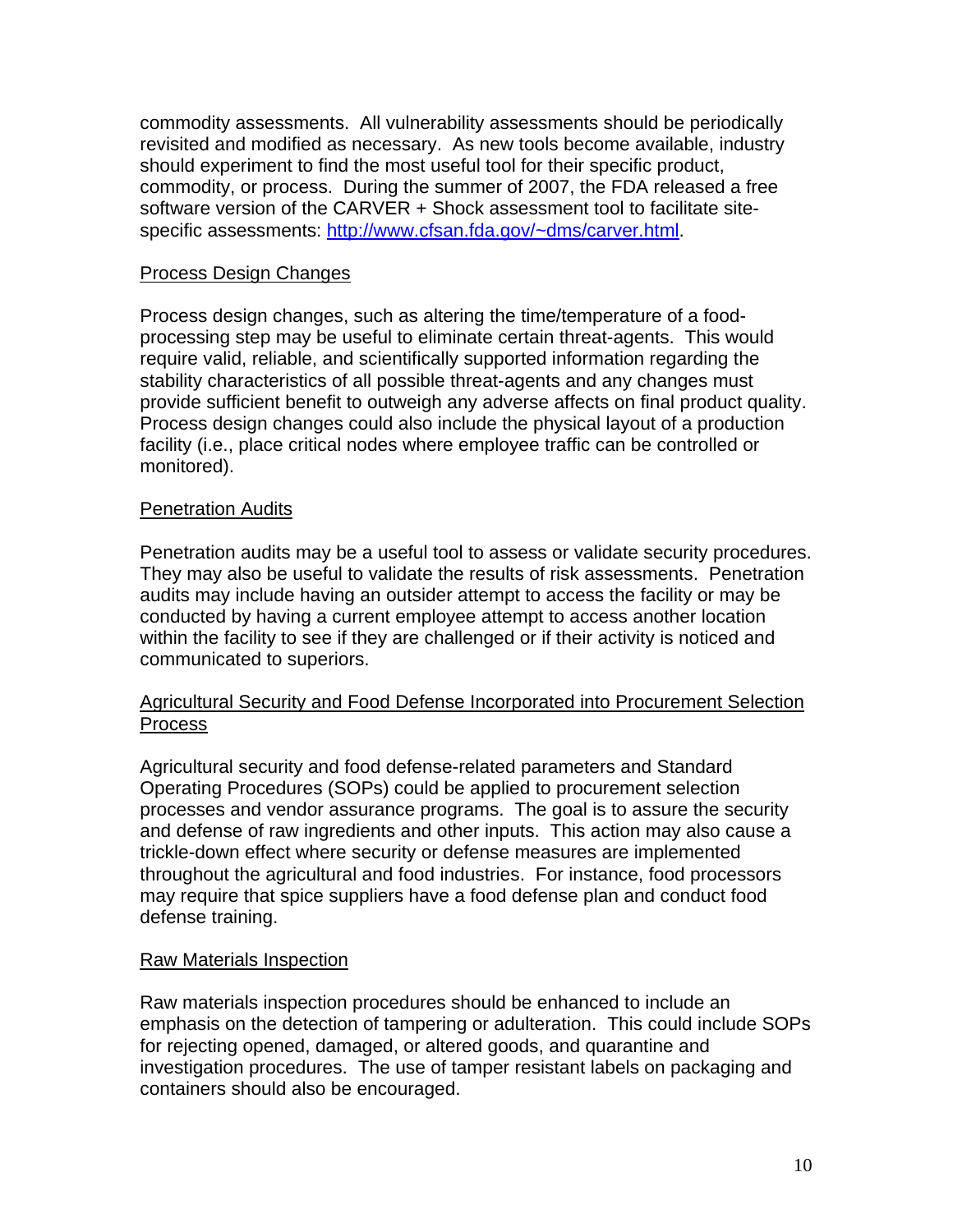#### Employee Peer Monitoring Programs

Companies should create or further develop employee peer monitoring programs to include an emphasis on agricultural security and food defense activities. Employees are a valuable asset and can be utilized to increase security for little or no additional cost to a company. Examples would include "badge challenges" – questioning anyone without a visible and valid company identification badge, and "location challenges" – questioning peers that are found in areas not associated with their job function. Another option is to team individuals together (buddy system) at nodes of higher concern. The addition of another individual that verifies and oversees the production process provides dual control during a critical step.

#### Awareness Training

Awareness training should be implemented to educate employees about the importance of agricultural security and food defense. These activities would need to be tailored to the appropriate audience at each level within an organization. Awareness training could include information regarding the implications of a terrorist attack on the U.S. food supply (including production agriculture). To further this goal, FDA and USDA offer a free web-based course: [http://www.fda.gov/ora/training/orau/FoodSecurity/startpage.html.](http://www.fda.gov/ora/training/orau/FoodSecurity/startpage.html) FDA has also introduced the ALERT program intended to raise the awareness of state and local government agency and industry representatives regarding food defense issues and preparedness: [http://www.cfsan.fda.gov/~dms/alert.html](http://www.cfsan.fda.gov/%7Edms/alert.html).

#### Trade Industry Group Good Security Practices:

Trade industry groups can encourage their members to adopt uniform food defense and agriculture security practices through guidance documents and good security practices developed by industry and trade associations. Many industry groups and trade associations currently have existing components of agricultural security or food defense plans, e.g., emergency contact lists, biosecurity procedures, physical security programs, and recall procedures. Companies should evaluate existing programs to see if they compliment or strengthen security or defense plans. The evaluation findings may justify the financial commitments necessary to make changes within a system or process design. Industry, in general, would prefer for trade organizations to promote the adoption of good security practices.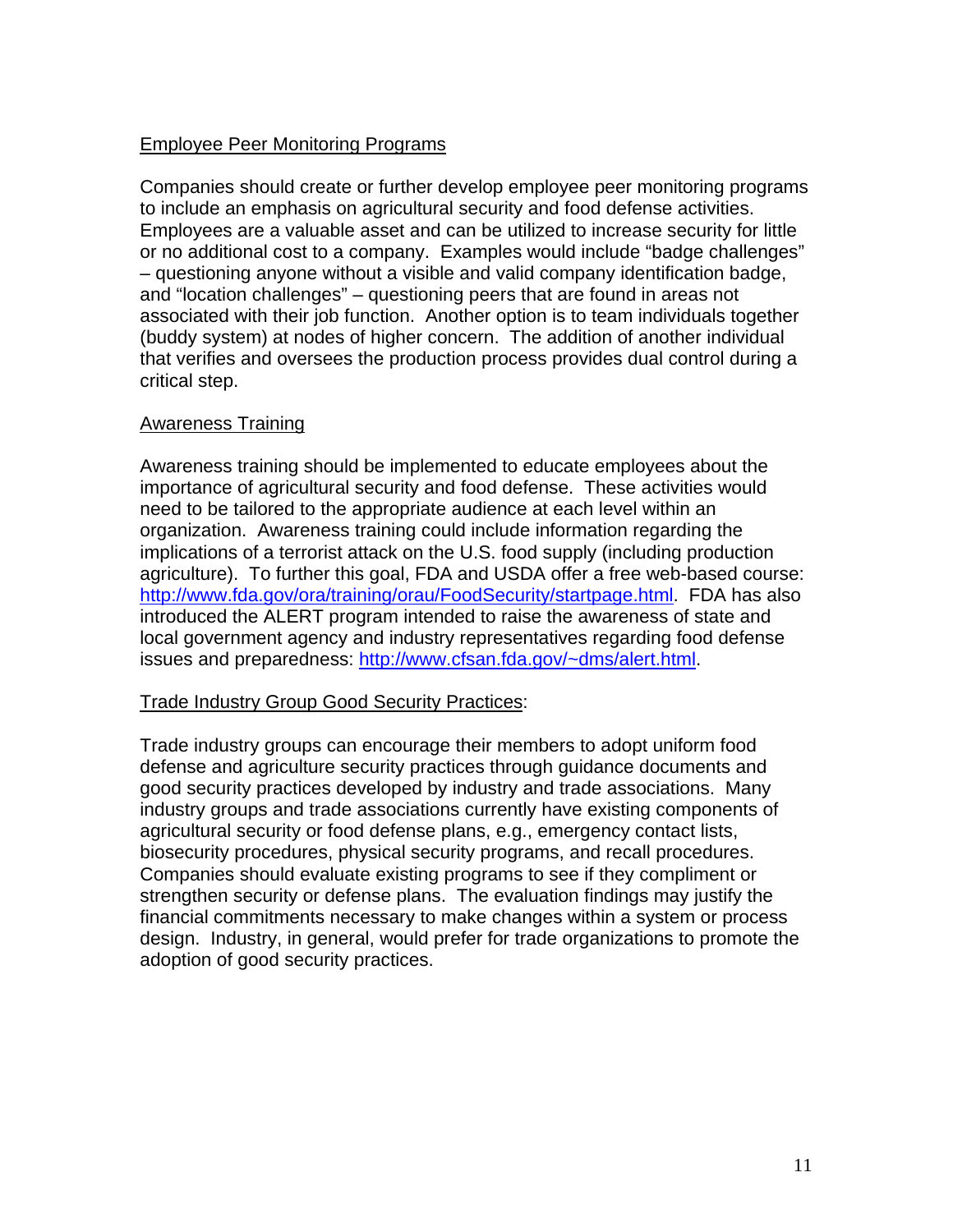#### **VII. Commonalities of Identified Research Gaps and Needs**

Throughout the SPPA assessments, and subsequent discussions, participants identified numerous research gaps and needs. For this report, research gaps and needs that were highly specific for a single product or commodity have been omitted or generalized so that they are more broadly applicable.

#### Threat-Agent and Agent/Matrix Research:

Industry participants expressed a need for more specific threat-agent information. Participants identified the following agent or agent-matrix research needs as priorities:

- Can a list of biological and chemical agents be prioritized for their potential risk to specific products or commodities?
- Is information regarding threat-agent inactivation temperatures, effects of environmental conditions, agent persistence, etc. known and readily available to the food industry? Although it is not feasible to research the stability of all potential threat-agents against all scenarios, general threatagent stability information in a representative variety of conditions and matrices would be useful.
- What oral dose is toxic or infectious for each threat-agent (biological and chemical)? The minimum toxic or infective dose may be useful during threat assessments.
- What are possible or feasible ranges of terrorist capabilities for threatagent production or acquisition?

#### Incident Detection:

Industry participants noted a need for information concerning the detection methods currently available for threat-agents (biological and chemical) applicable to each industry. They also asked which detection methods have been validated against products or commodities within their industry. The following specific questions have been asked:

- What detection methods are currently available?
- Are the methods rapid?
- What methods have been validated against particular products, commodities, or processes?
- To whom are the methods/materials available (industry, emergency responders, etc.)?

#### Incident Magnitude and Response:

Industry participants expressed interest in the development or availability of economic models or studies on the consequences of terrorist attacks on certain food products or agricultural commodities. The interdependencies and supply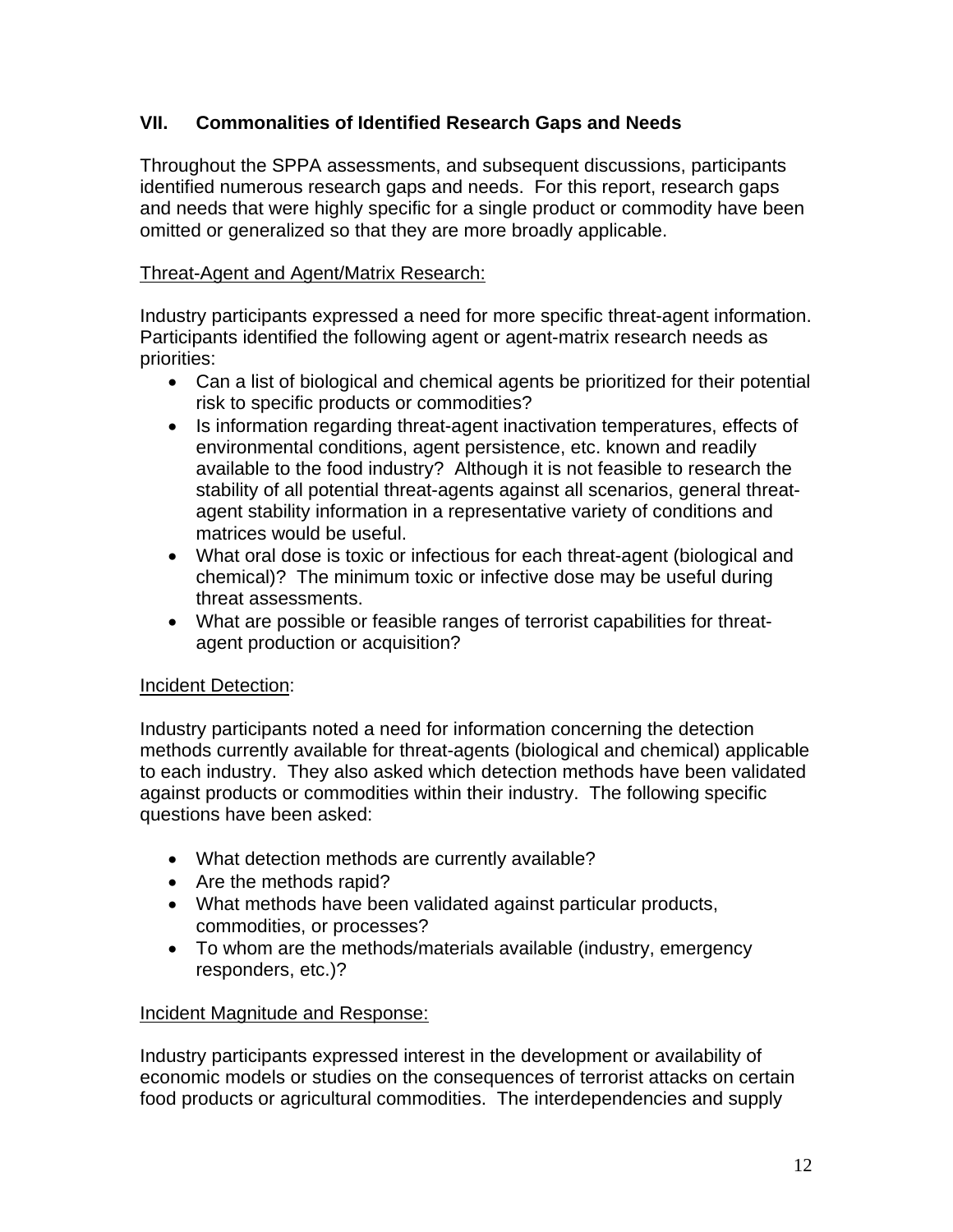chain complexities of the food and agriculture industry make the impact of an attack on a single item or commodity difficult to determine. Additionally, the participants sought information regarding the time or method to restore consumer confidence following an attack.

To assist the industry, and State and local government officials responding to a terrorist attack against foods where threat agents are used, the USDA has published the "Guidelines for the Disposal of Intentionally Adulterated Food Products and the Decontamination of Food Processing Facilities": [http://www.fsis.usda.gov/Food\\_Defense\\_&\\_Emergency\\_Response/Security\\_Gui](http://www.fsis.usda.gov/Food_Defense_&_Emergency_Response/Security_Guidelines/index.asp) [delines/index.asp.](http://www.fsis.usda.gov/Food_Defense_&_Emergency_Response/Security_Guidelines/index.asp)

Similarly, the U.S. Environmental Protection Agency (EPA) has published the "Federal Food and Agriculture Decontamination and Disposal Roles and Responsibilities": [http://www.epa.gov/homelandsecurity/htm/ohs-food.htm.](http://www.epa.gov/homelandsecurity/htm/ohs-food.htm)

#### Improved Communication Channels:

There is an abundance of food defense and agriculture security information available from government websites, trade organizations, State and local health or agriculture departments, etc. The participants at several SPPA assessments suggested creating a single resource by consolidating these materials. A possible solution to this issue is the use of the Food and Agriculture section of Homeland Security Information Network, a web portal for information sharing. The SSAs have been working with DHS to improve this portal so that it can be a one-stop shop for the sector to find and share security or defense information. For more information about this portal, please contact DHS' Lyle Jackson (lyle.jackson@dhs.gov).

An additional communication issue was the need for simplified and uniform pointof-contact lists and procedures for suspicious incidents. Many industry and State participants requested clear protocols for whom to contact (besides local law enforcement) following a suspected contamination or terrorist event. One such resource is FoodSHIELD, a communication tool hosted by the National Center for Food Protection and Defense – A DHS Center of Excellence: [www.foodshield.org.](http://www.foodshield.org/) The "one-stop" website provides the emergency contact information sought by the participants. The USDA is a supporter and partner in FoodSHIELD.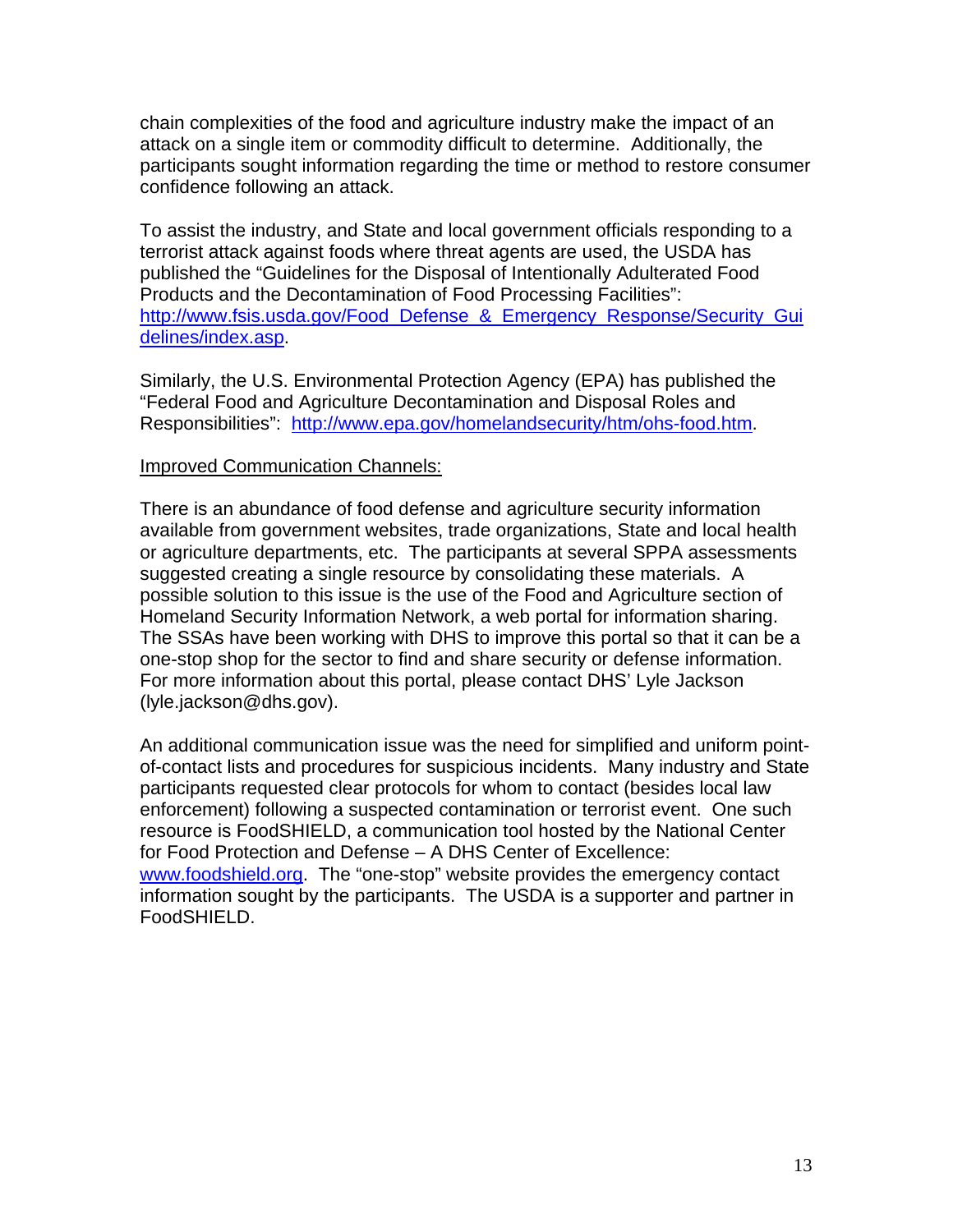#### **VIII. Commonalities of Identified Threat Indicators**

Threat indicators, early warnings of a possible suspicious event or planning for an attack, have been discussed at all assessments. Participants have focused upon very general threat indicators dealing with employee vigilance and awareness. These indicators include:

- Observing employees, visitors, vendors, and contractors in areas where they have no legitimate reason to be.
- Someone expressing an unusual interest in the production process.
- Employee health patterns such as unusual absence or attendance patterns and illnesses related to particular job functions or work areas.
- Delays in deliveries, deviations from delivery schedules or evidence of product tampering.

#### **IX. Participant Perspective**

Although much information has been exchanged during the course of these assessments, the greatest benefit may be in the enhanced communication channels that are formed during each assessment. Numerous initiatives such as this, at the Federal and State levels to collaborate on security efforts, are the result of a shift to working in partnership to address security issues. Programs and assessments such as the SPPA and others have further bolstered the trust between industry and their government partners, while also allowing government agencies to tap into the valuable knowledge base found in private industry.

The comments received from industry participants and trade organizations regarding the SPPA assessments have been very positive. The structure of these assessments has been somewhat informal, allowing open discussions and questions. This informal atmosphere has further improved the interactions and open communications among the industry and government participants. The fact that multiple Federal agencies are represented has also been a great advantage for industry participants. Often a single question posed by industry can be addressed by the multiple perspectives of both the Federal and State food and agriculture leads, and law enforcement agents in attendance. Having all of these voices in the same room at the same time strengthens the industry perception that all facets of the Government are working in unison to improve the safety and security of the food and agriculture sector.

## **X. Conclusion**

It is virtually impossible to guard against all threats to the food and agriculture supply. Food and agriculture industries, like all facets of U.S. commerce, must anticipate the possibility of a terrorist attack on their products and evaluate their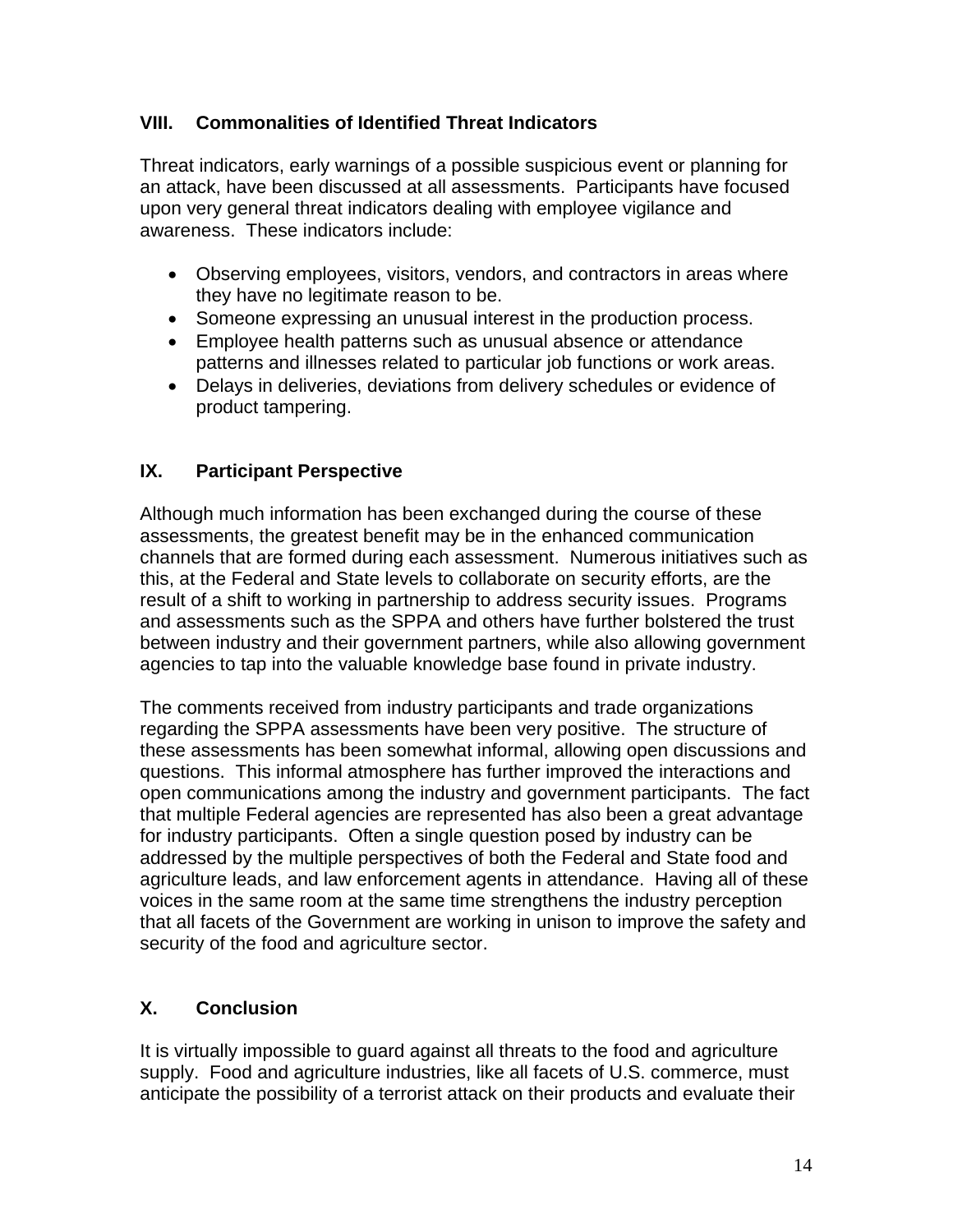preparedness and mitigation strategies to either thwart an attack or, at the very least, mitigate the damage, and recover from the economic and psychological impact of an attack. The SPPA initiative is a significant step towards hardening food and agriculture industries. This is accomplished by providing training and hands-on experience with a terrorism-focused assessment tool to industry members, by providing Federal, State, and local government an in-depth look at the vulnerabilities that may be associated with facets of the food and agriculture industries, and by increasing communication between industry, government, and law enforcement stakeholders.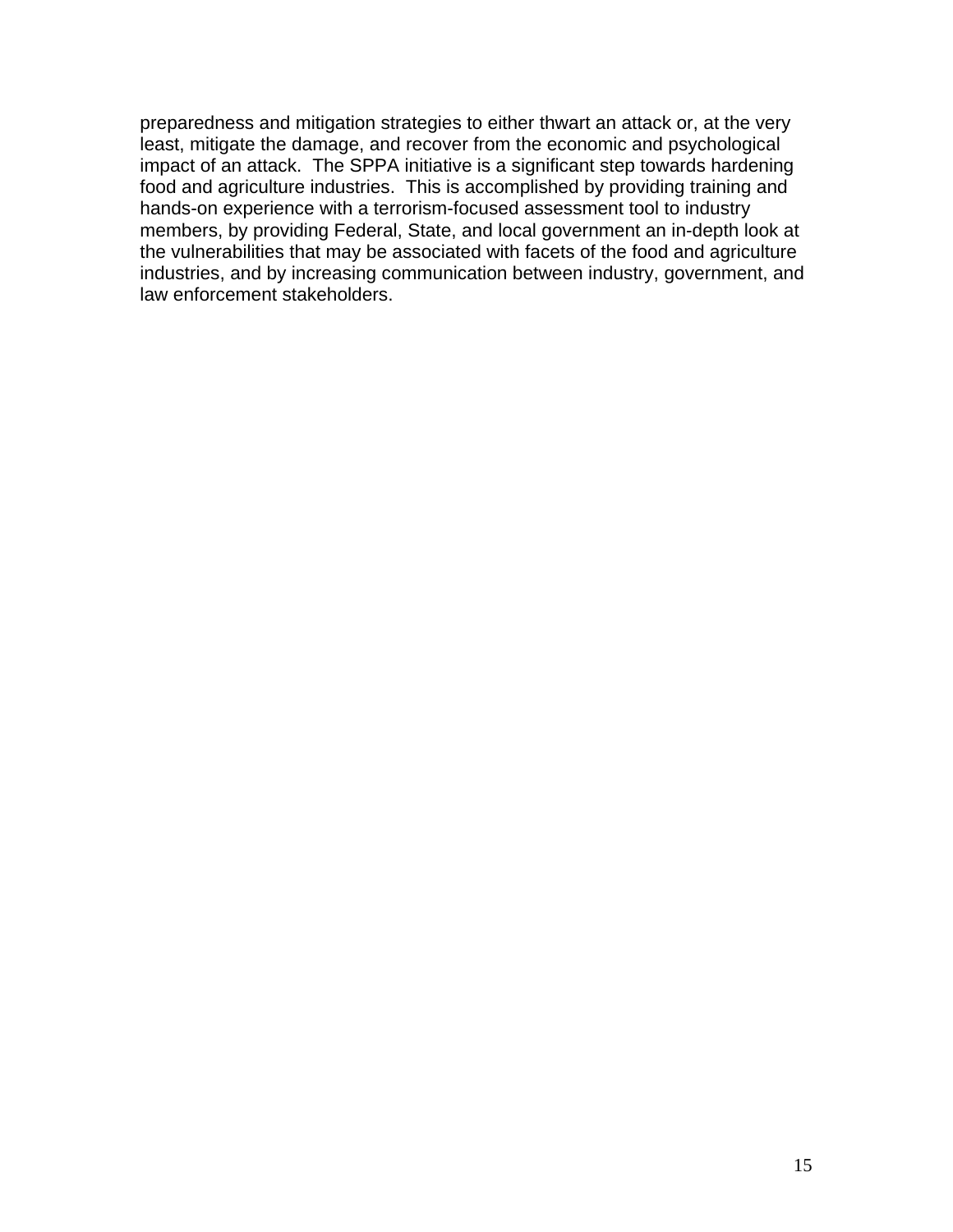#### **Appendix A Strategic Partnership Program Agroterrorism Initiative**

## **Year One Completed Assessments (November 2005 – June 2006)**

| <b>Date</b> | <b>Sector Specific</b><br><b>Agency</b> | <b>Industry</b>                      | <b>State</b> |
|-------------|-----------------------------------------|--------------------------------------|--------------|
| 11/2005     | <b>FDA</b>                              | Yogurt                               | TN, MN       |
| 12/2005     | <b>FDA/USDA</b>                         | Grain - export elevators             | LA           |
| 01/2006     | <b>FDA</b>                              | <b>Bottled Water</b>                 | <b>NJ</b>    |
| 02/2006     | <b>FDA</b>                              | Baby Food – jarred applesauce        | MI           |
| 02/2006     | <b>USDA</b>                             | <b>School Central Kitchens</b>       | <b>NC</b>    |
| 03/2006     | <b>USDA</b>                             | <b>Swine Production</b>              | IA           |
| 03/2006     | <b>FDA/USDA</b>                         | Frozen Food - pizza                  | WI, FL       |
| 04/2006     | <b>FDA</b>                              | Juice Industry - apple juice         | <b>NH</b>    |
| 04/2006     | <b>USDA</b>                             | Egg Products - liquid                | <b>PA</b>    |
| 05/2006     | <b>FDA</b>                              | Fresh-Cut Produce - bagged<br>salads | <b>CA</b>    |
| 06/2006     | <b>FDA</b>                              | Infant Formula                       | AZ           |
| 06/2006     | <b>USDA</b>                             | <b>RTE Chicken Products</b>          | AR           |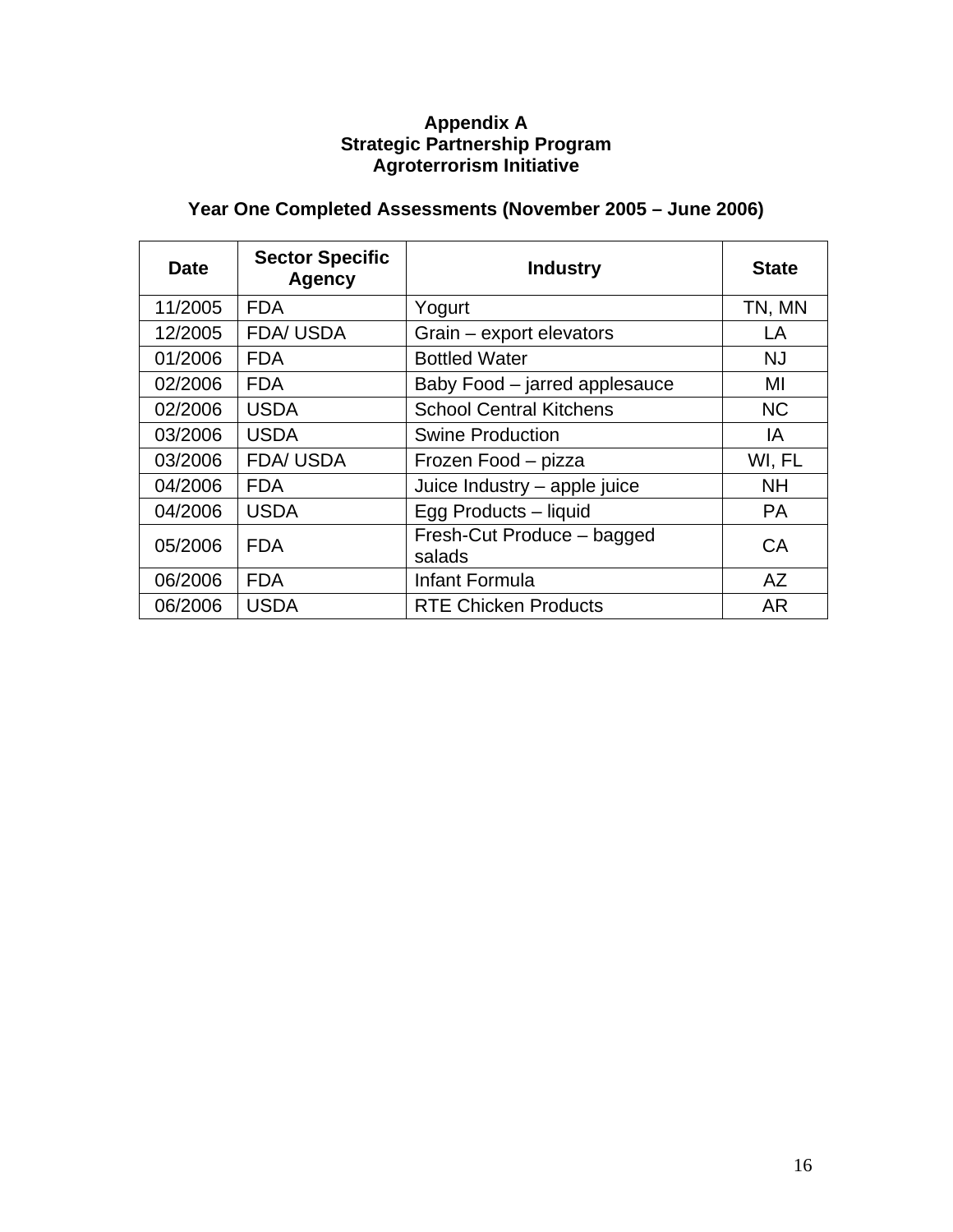#### **Appendix B Strategic Partnership Program Agroterrorism Initiative Executive Summary**

#### **OVERVIEW:**

The Department of Homeland Security (DHS), U.S. Department of Agriculture (USDA), Food and Drug Administration (FDA), and the Federal Bureau of Investigation (FBI) will collaborate with private industry and the States in a joint initiative, the Strategic Partnership Program Agroterrorism (SPPA) Initiative. The SPPA Initiative will be a true *partnership* program, where an industry member or trade association or State may volunteer to participate. To volunteer, the industry or State member must submit a completed response form.

#### **PROGRAM OBJECTIVES**

The federal government members in partnership with industry and State volunteers, plan to:

- Validate or identify sector-wide vulnerabilities by conducting critical infrastructure/key resources (CI/KR) assessments in order to:
	- a. Identify gaps;
	- b. Inform Centers of Excellence and Sector Specific Agencies (SSA) of identified research needs; and
	- c. Catalog lessons-learned.
- Identify indicators and warnings that could signify planning for an attack.
- Develop mitigation strategies to reduce the threat/prevent an attack. Strategies may include actions that either industry or government may take to reduce vulnerabilities.
- Validate assessments conducted by the United States Government (USG) for food and agriculture sectors.
- Gather information to enhance existing tools that both USG and industry employ.
- Provide the USG and the industry with comprehensive reports including warnings and indicators, key vulnerabilities, and potential mitigation strategies.
- Provide sub-sector reports for the USG that combines assessment results to determine national critical infrastructure vulnerability points to support the National Infrastructure Protection Plan (NIPP) and national preparedness goals.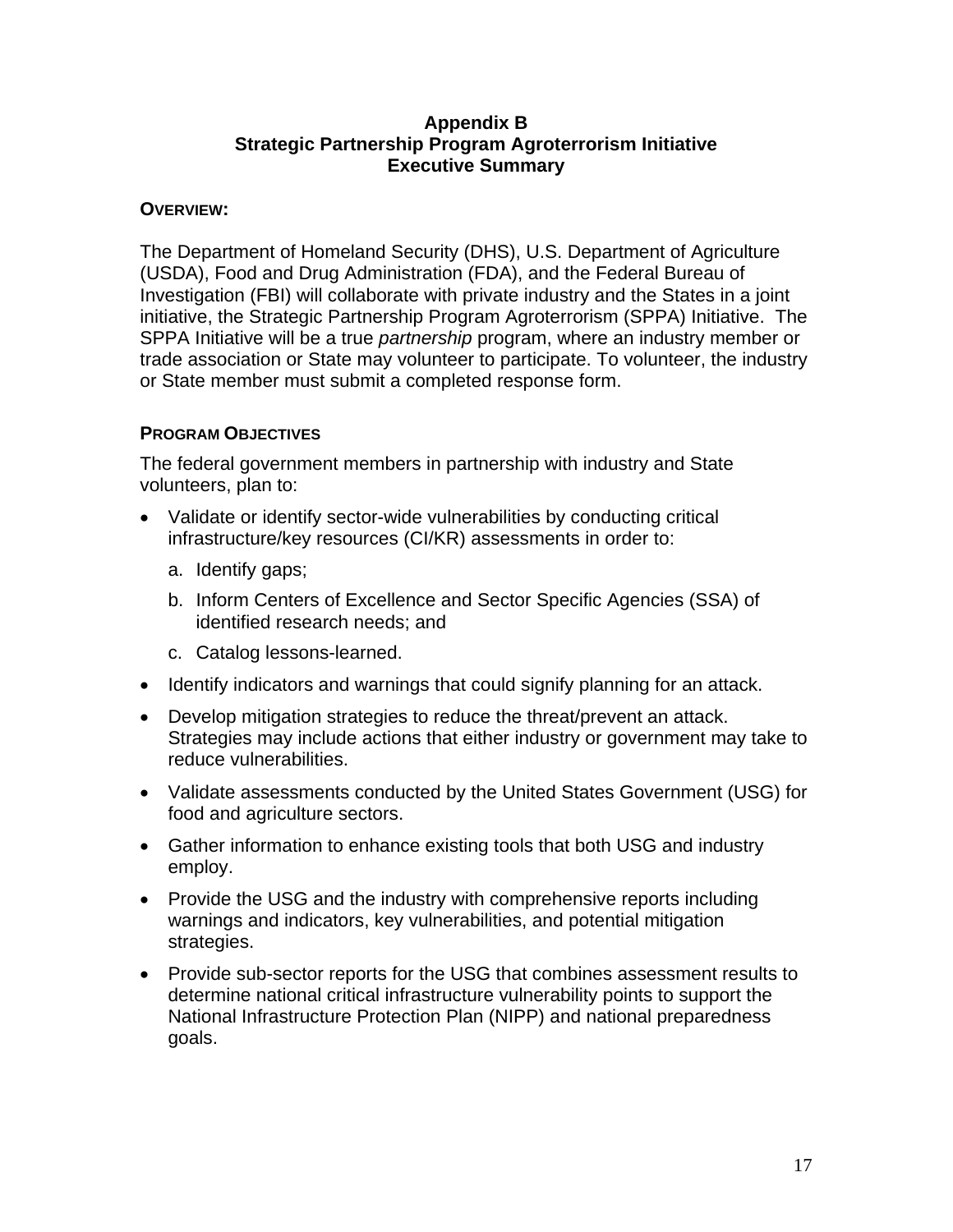• Establish and/or strengthen relationships between Federal, State, and local law enforcement and the food and agriculture industry along with the critical food/agriculture sites visited.

#### **IMPLEMENTATION:**

To facilitate this work, a series of site visits will be conducted at multiple food and agriculture and production facilities. Every Food and Agriculture Sector subsector will be studied (i.e. production, processing, retail, warehousing, and transportation) in order to assess the farm-to-table continuum. The primary purpose of the visit is to work with industry to validate or identify vulnerabilities at the specific site and the sector as a whole. These visits will be built upon the work done by the SSAs in order to assist in developing the National Infrastructure Protection Plan (NIPP), Federal Sector Specific Plans (SSP) and state SPP. All of the visits will be conducted on a volunteer basis.

The target start date for the SPPA program is September  $1<sup>st</sup>$ , 2005. Two sites visits will be conducted each month - approximately one FDA and one USDA facility.

Teams comprised of knowledgeable personnel from the SSA, FBI, DHS, local and state officials, and industry will be formed to conduct the surveys.

#### **RESULTS:**

The desired results of the SPPA Initiative are:

- Reports that details identified vulnerabilities, possible mitigation strategies, and warnings and indicators for each site. The reports will be distributed to all site participants.
- Reports that outline sector-wide vulnerabilities and lessons learned to effectively and appropriately prioritize national assets and resources. The reports will be distributed to DHS, USDA, FDA, and FBI.
- Each industry sub-sector will apply the CARVER assessment tool, and adapt, if necessary, to its unique production, processing, retrial, warehousing, and transportation system. Data sets will be set by GCC. Those data sets will be collected during the site visits and will be compiled by subsector (i.e. slaughterhouse, processing plant, etc). This data will be translated so outputs can be compared with other critical infrastructure sectors.
	- o CARVER + Shock templates
	- o Lessons learned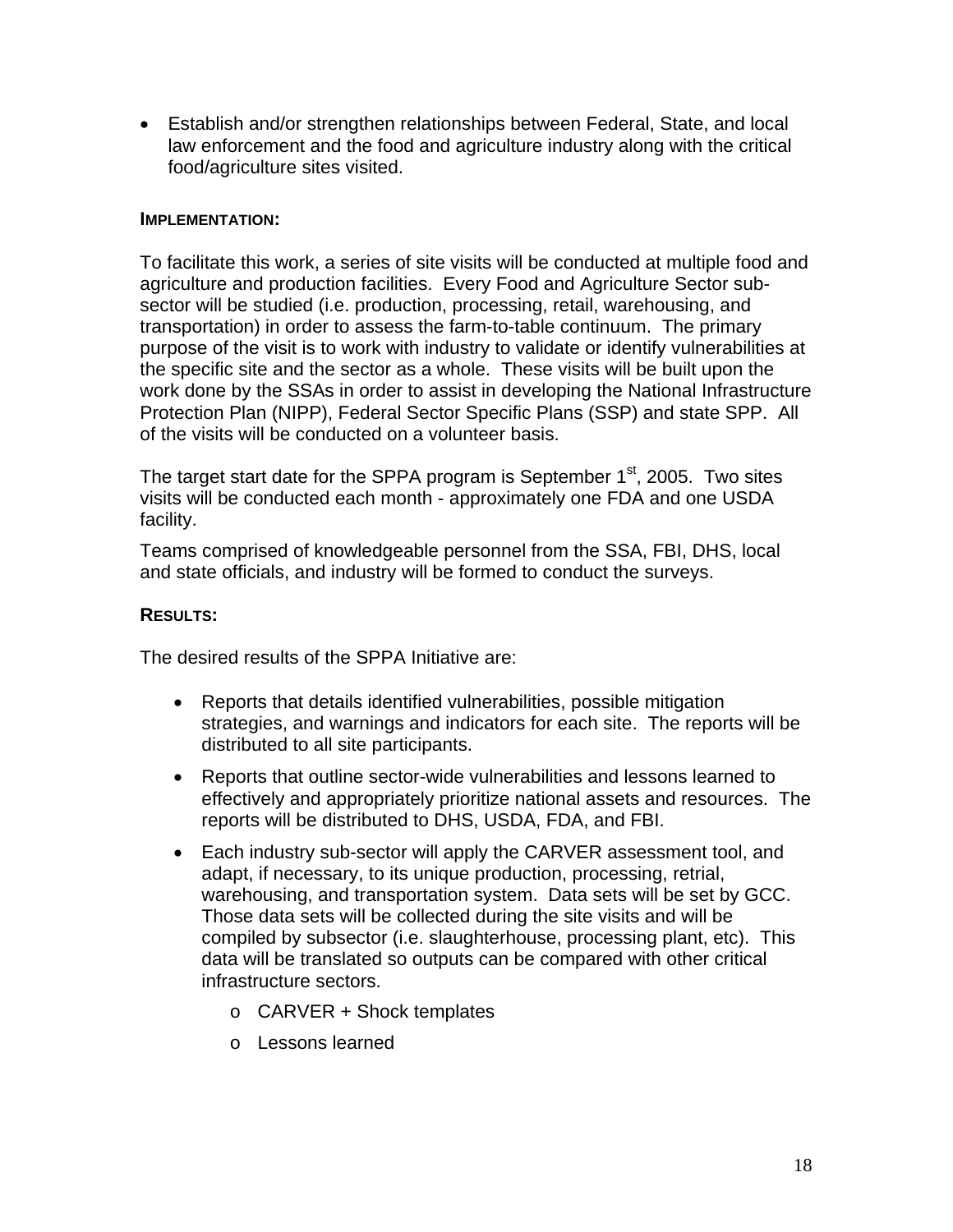- Assessment templates for each 'system' by sub-sector that can be exported to other sites to identify vulnerabilities that incorporate existing tools.
- Sector-specific investigative templates and field guides for the food and agriculture/intelligence sector.
- Provide data to the NIPP working groups for further development of the NIPP and national preparedness plans.
- Increase awareness within industry and government needs regarding resources requirements and capabilities; current threats; and recognition of attack indicators.
- Identify and validate R&D initiatives related to the food and agriculture sector. Ensure that industry concerns and issues are carried forward to further R&D efforts.

#### **EXAMPLE TIMELINE FOR SITE VISIT**

After receiving an application from an industry or State volunteer, the SSA will work through the Food and Agriculture Sector Coordinating Councils to establish contact initially. After the site selection and initial contact has been made by the SSA, the following serves as an example of how to approach the visit:

#### 4 weeks prior to the visit:

The contractor will contact the participant to set up administrative and logistical arrangements.

#### 1 week prior to the visit:

The contractor will confirm all arrangements for the site visit and send a read ahead packet to the industry participants. The contents will likely include objectives and agenda for the visit and any supporting or relevant documents.

#### Site visit and assessment:

The total visit will take approximately 3 days to complete depending on complexity.

Proposed Agenda:

- a. Introductions (all agencies represented and industry)
- b. Threat brief and/or case studies
- c. CARVER + Shock review by Lead SSA
- d. Design flow diagram of subject food, animal or plant production/process
- e. Documents/references
	- i. Template
	- ii. Agents
	- iii. Technical information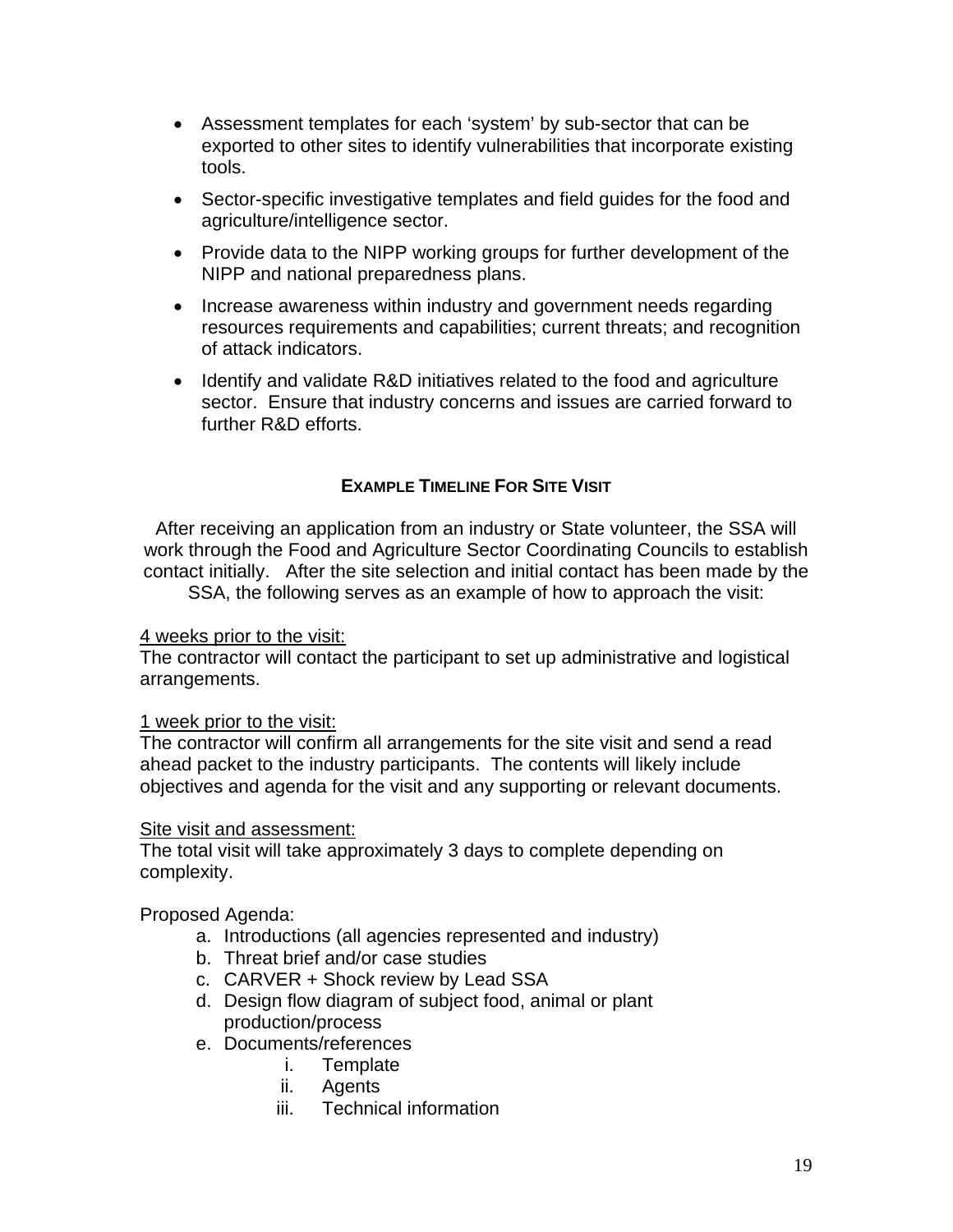- f. Conduct Assessment of vulnerabilities
- g. Review results (including implications of an attack, investigative leads)
- h. Identify mitigation strategies and good security practices
- i. Identify gaps to serve as research questions
- j. Close

#### 1 week after the visit:

The working papers report will be distributed to the USG representatives and participants.

#### 4 weeks after the visit:

The final report will be distributed to the USG representatives for review and classification.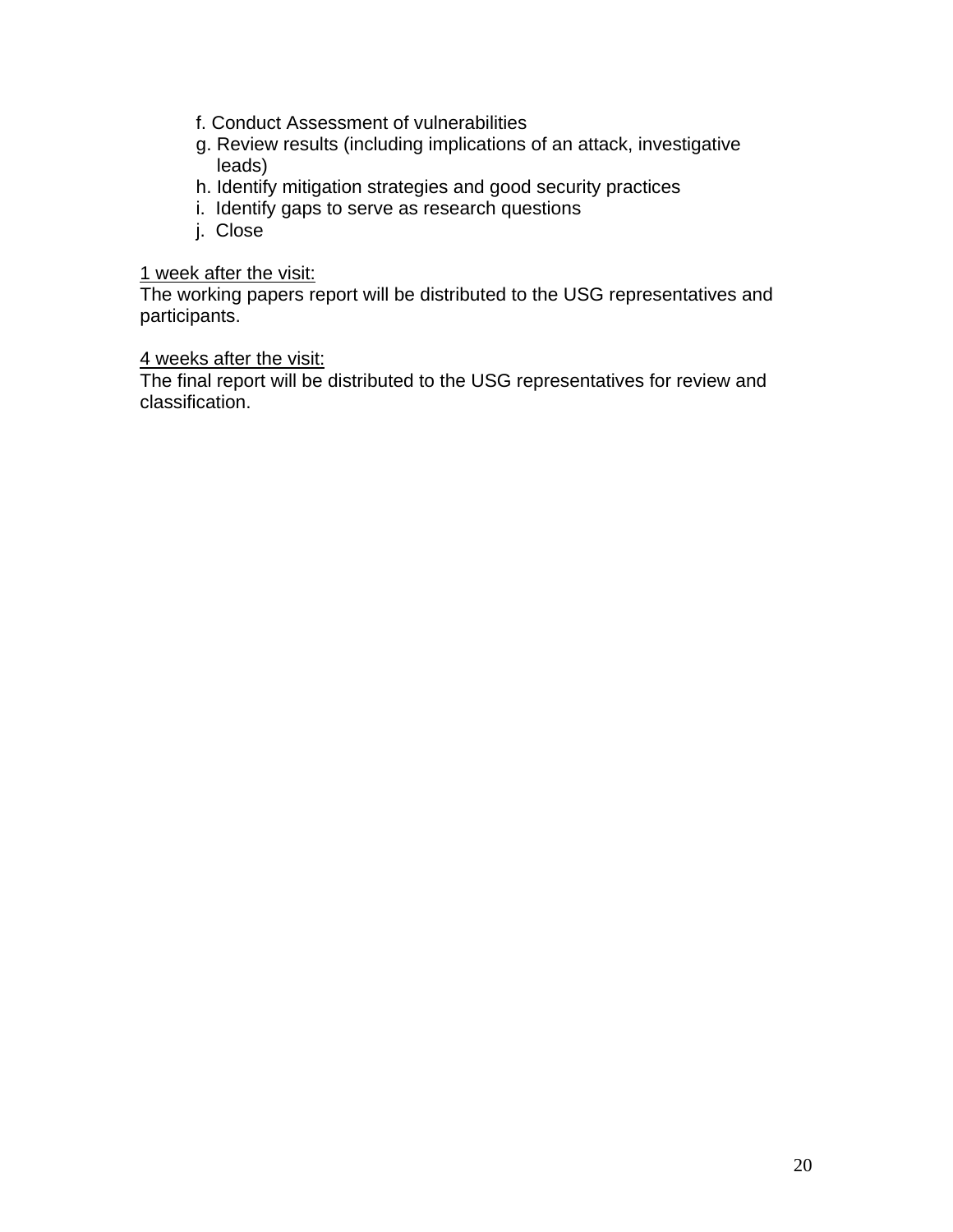#### **Appendix C Strategic Partnership Program Agroterrorism Initiative Criteria List**

#### **(V = Validate, I = Initiate)**

#### **A.) USDA's Criteria for Site Visits**

#### **Production Agriculture**

- Aquaculture Production Facility I
- Beef Cattle Feedlot V
- Cattle Stockyard/Auction Barn I
- Citrus Production Facility I
- Corn Farm I
- Dairy Farm I
- Grain elevator and storage facility I
- Grain export handling facility I
- Poultry Farm I
- Rice Mill I
- Seed Production Facility I
- Soybean Farm I
- Swine Production Facility V
- Veterinary Biologics Firm I

#### **Food Processing and Distribution**

- Deli meats processing V
- Ground beef processing facility V
- Hot dog processing V
- Import Re-inspection facilities V
- Liquid eggs processing V
- Poultry processing V
- Retailers (further processing on-site) I
- School food service central kitchens I
- Transportation companies I
- Warehouses I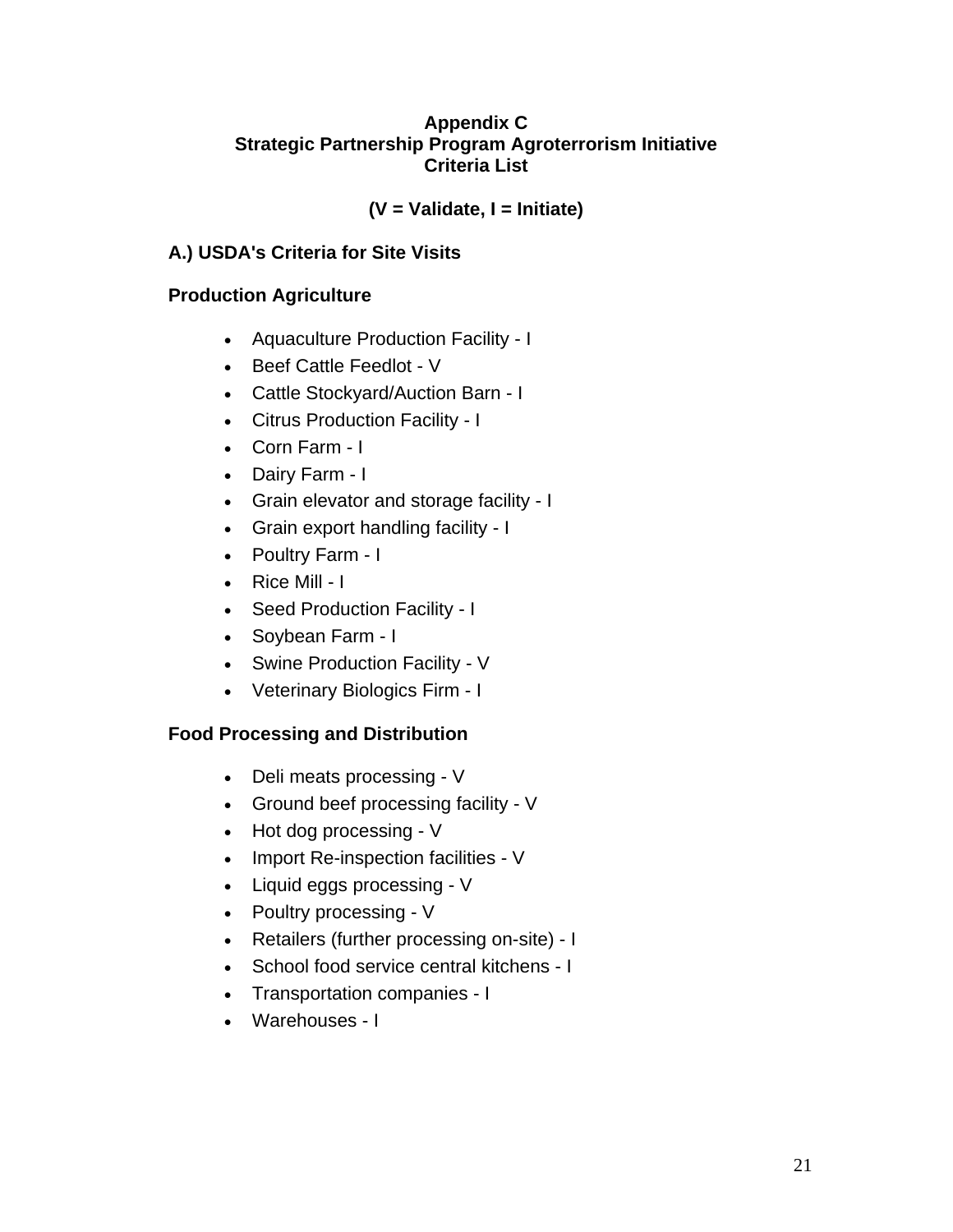#### **B.) FDA's Criteria for Site Visits**

- Animal by-products I
- Animal foods/feeds I
- Baby food I
- Breaded food, frozen, raw I
- Canned food, low acid I
- Cereal, whole-grain, not heat treated I
- Deli salads I
- Dietary supplement, botanical, tablets I
- Entrees, fully cooked I
- Flour I
- Frozen packaged entrees I
- Fruit juice V
- Gum Arabic (ingredient) I
- High fructose corn syrup (ingredient) I
- Honey I
- Ice cream I
- Infant formula V
- Milk, fluid V
- Peanut butter I
- Produce I
	- Fresh V
	- Cut, modified atmosphere packaged V
- Retail setting I
- Seafood, cooked, refrigerated, ready-to-eat I
- Soft drink, carbonated I
- Spices I
- Vitamin/Micro-ingredient premixes/flavors I
- Vitamins, capsules I
- Water, bottled V
- Yogurt I